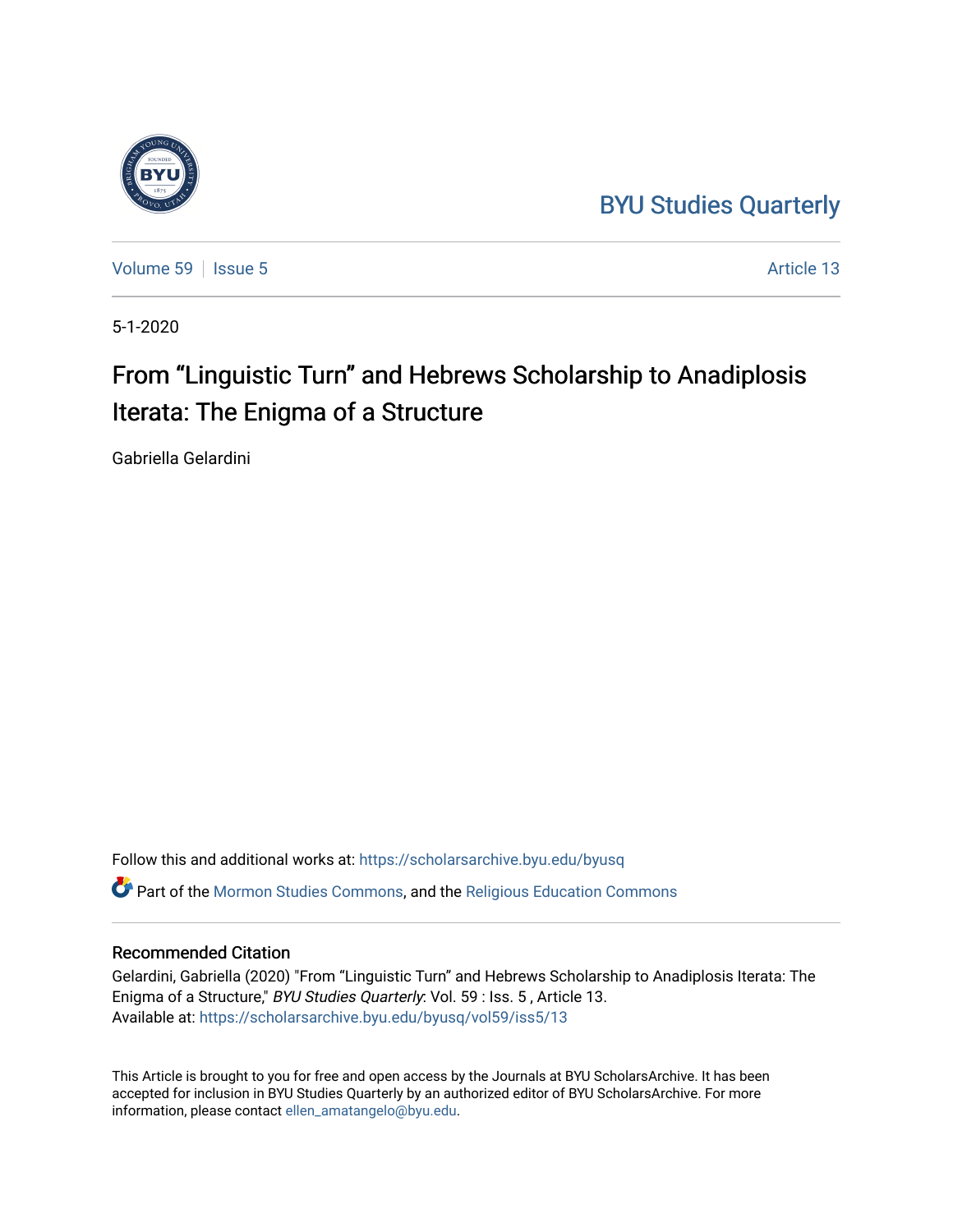## **From "Linguistic Turn" and Hebrews Scholarship to** *Anadiplosis Iterata* **The Enigma of a Structure**

*Gabriella Gelardini*

In 1963, when the "linguistic turn" had evidently taken hold of New Testament studies, Albert Vanhoye, a linguistically trained Catholic Testament studies, Albert Vanhoye, a linguistically trained Catholic priest, published a monograph entitled *La structure littéraire de l'épître aux Hébreux*.1 The manifold reactions to his refined literary-rhetorical approach and conclusions in favor of a concentric structure oscillated between euphoric approval and offensive disapproval. Along with its translation into German (1979/1980) and a decade later into English (1989), Vanhoye's study influenced and stimulated Hebrews scholarship like none other in the twentieth century.

Vanhoye and the so-called French school of Hebrews scholarship carried out what the "linguistic turn" had heralded: the turn to language. From the very outset of this philosophical movement, however, language was studied along two lines: the structuralist line focused on the structure and logic of language, and the pragmatic one maintained interest in its use. The first section of this essay provides a short history of ideas and highlights issues relevant to biblical studies.

While the French school engaged mainly in structuralism, the two subsequent schools, the German and the American, turned to pragmatics. Each school made key contributions to advancing the scholarly understanding and interpretation of the Epistle to the Hebrews. Section two considers their history, methods, structures, and main theological emphases.

Based on the distinction between structure and pragmatics and on the three key insights of Hebrews scholarship—concentric structure, homiletic form, and covenant theology—the third section formulates a

*BYU Studies Quarterly 59, supplement (2020)* 231

1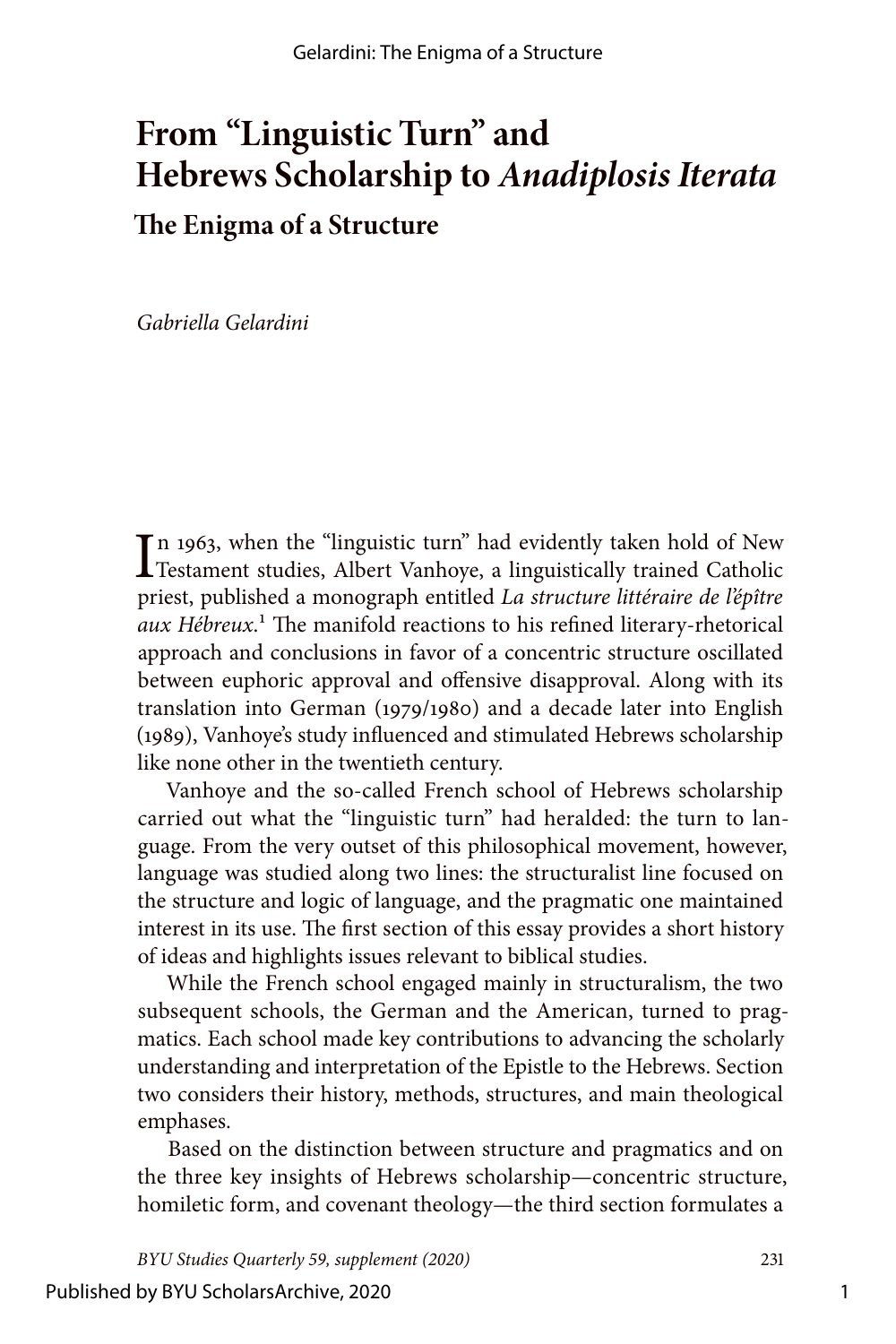new structural proposal. I aim to demonstrate that the argumentation on the macrostructural level follows a concentric catena (or *anadiplosis iterata*), whereas that on the microstructural level operates in terms of concentric circles of thought (*Gedankenkreise*) throughout the entire book. The generated result allows for an interpretative comparison of sister paragraphs and generates a hermeneutical key capable of placing all parts of the book into a logical and coherent whole.

## **History of Ideas**

## *Linguistic Turn*

Linguistics claims cult status in biblical exegesis. Given the nature of this literary craft, this propensity seems to suggest itself. The circumstances leading up to it, however, reside in the so-called "linguistic turn" that originated in England and subsequently took hold of philosophy in the first two decades of the twentieth century. Shifting from neoidealistic to scientific concepts, the "linguistic turn" initially resembled the attempt to resolve traditional philosophical problems by analyzing the meaning of related terminology and subsequently of human language *per se*. This procedure, however, came at the price of eventually forsaking the longbelieved unity of language and its represented reality.

Generally speaking, we can distinguish two traditions: on the one hand, analytical philosophy—represented chiefly by Bertrand Russell (1872–1970), Rudolf Carnap (1891–1970), and Willard Van Orman Quine (1908–2000)—attempted to clarify philosophical language by means of formal logic. On the other hand, ordinary language philosophy—exemplarily represented by George Edward Moore (1873–1958), Ludwig Wittgenstein (1889–1951), Gilbert Ryle (1900–1976), and John Langshaw Austin (1911–1960)—sought to provide clarification by analyzing the colloquial use of philosophical terminology.

The two traditions revealed early two possible viewpoints with regard to language analysis: (1) language itself—its system, its logic, and its structure—and (2) language for its use and pragmatics. Avram Noam Chomsky (1928–) introduced a third aspect: the capacity of language production or language competence.<sup>2</sup>

## *Structuralism*

The analysis of language as a structured system became important in the 1950s and 1960s within the intellectual movement of structuralism, which originated in France. Published posthumously and edited as early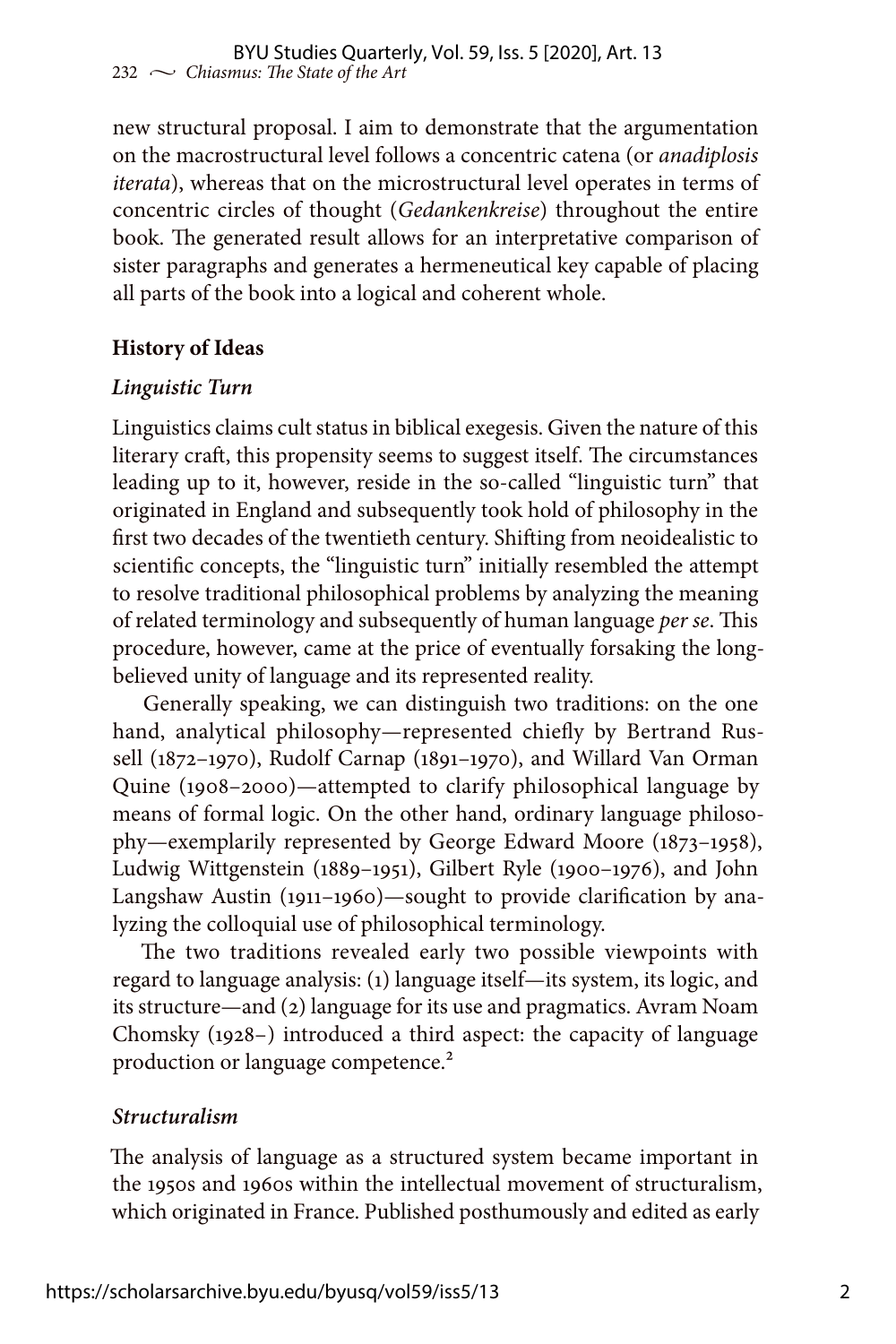as 1916 following its reconstruction by two of his former students on the basis of lecture manuscripts and student notes taken at the University of Geneva, Ferdinand de Saussure's (1857–1913) *Cours de linguistique générale* became generally regarded as the seminal structuralist work.3 The acceptance of the *Cours*, however, took a long time.

Whereas linguists had traditionally looked at the history or etymology of language to explain its meaning, the *Cours,* so to speak, performed a Kantian turn immanent to language by placing the production of meaning and regulations into language itself. Saussure considered language—*langue*—a structured system from which he distinguished the individual linguistic utterances—*parole*.

Modern linguists widely accept this central idea of language as a structured system. Notwithstanding this common denominator, various schools emerged from linguistic structuralism: for instance, the Prague school and its theory of functionalism (Roman Jakobson, Nikolaj S. Trubetzkoy), the Copenhagen school and its theory of glossematics (Louis Hjelmslev), and the American school with its descriptivism and distributionalism (Leonard Bloomfield).

Apart from linguistics, structuralism proved profoundly influential in other areas within humanities as well. First and foremost, it affected the study of literature, as evidenced by the work of Roland Barthes (1915– 1980),<sup>4</sup> Algirdas Julien Greimas (1917–1992),<sup>5</sup> and Vladimir Yakovlevich Propp  $(1895-1970)$ ,<sup>6</sup> who laid foundations for narrative criticism. It also influenced the anthropology of religions, where Claude Lévi-Strauss  $(1908 - 2009)^7$  applied Saussurian ideas to the description and analysis of myths in prephilosophical societies. Finally, it helped to shape sociology, where Barthes (once more) and Umberto Eco (1932-2016)<sup>8</sup> proceeded to apply structuralistic ideas to modern societies, arguing that here too the meaning of cultural forms becomes evident in relation to a structured system of signs for which the term semiotics was coined.<sup>9</sup>

## *Poststructuralism*

Structuralism, the last modern scientific attempt to devise an interpretational system of the cosmos, which assumed metaphysical dimensions in Lévi-Strauss's version, provoked criticism and gave rise to poststructuralism.

The protagonists of the methodologically heterogeneous poststructuralism dismissed the idealistic consequences of classical structuralism, albeit without discarding its instruments wholesale. They critiqued both the concept of a closed structure being in effect beyond history as well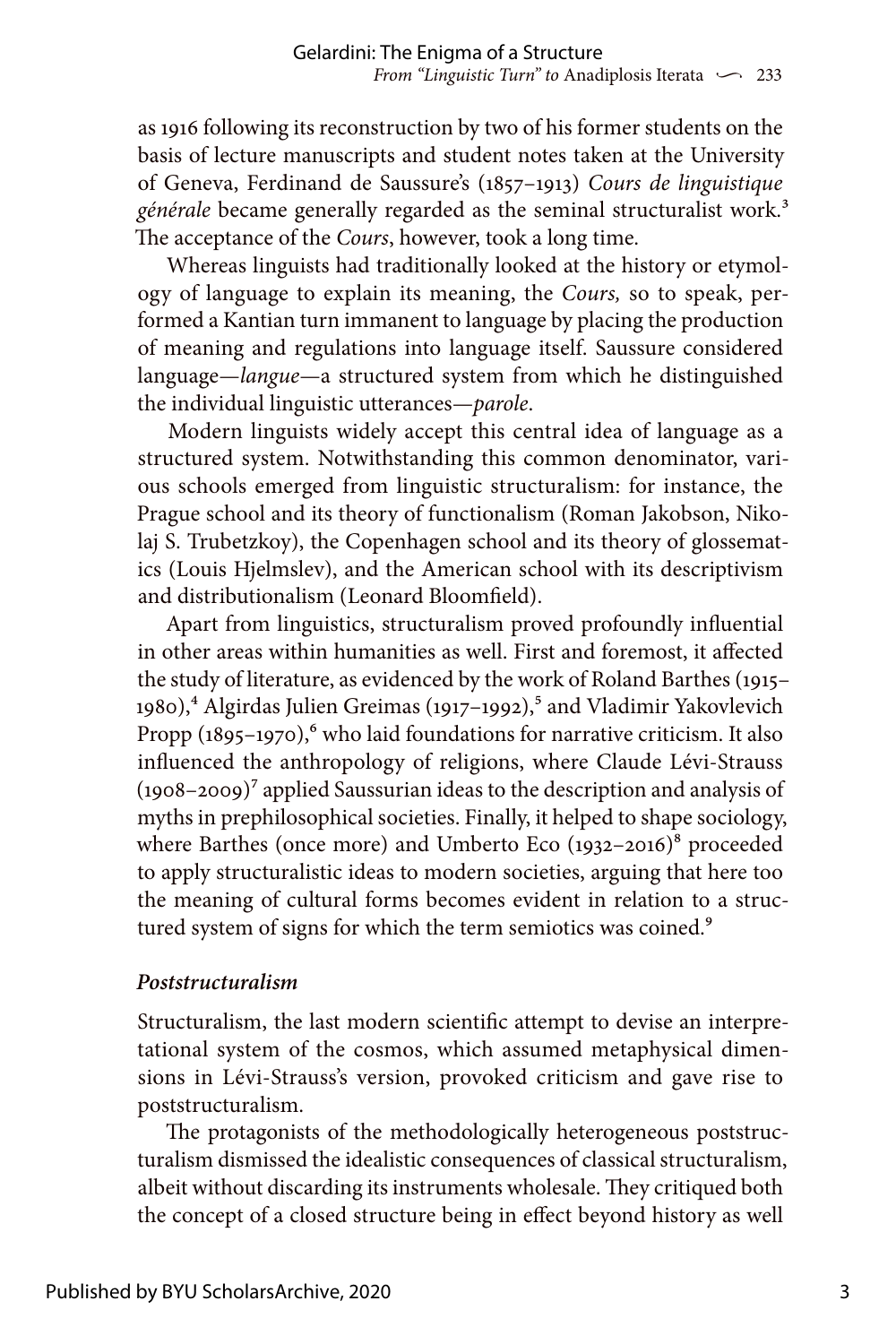as the idea of a center existing above this structure. Instead, they tried to think of the existence of decentered structures, such as that of Barthes in the field of text theory, Jacques Derrida (1930–2004) in the field of philosophy (by applying deconstruction), Michel Foucault (1926–1984) in historiography (by analyzing power discourses), and Jacques Lacan (1901–1981) in the field of psychoanalysis. They asserted that neither the identity of the subject (author) nor the identity of signs are certain, and that meaning instead relates to context. This insight substantiated the rhetoricity of all communication, which engendered the new rhetorical criticism in the 1980s and furthermore instigated a shift from the analysis of language as a structured system toward the analysis of language in its contextual and pragmatic use.<sup>10</sup>

## *Cultural Turn*

Poststructuralism was succeeded by the cultural turn, and the cultural turn itself includes a variety of turns, of which the last one seems to be the so-called iconic turn.<sup>11</sup>

But I shall focus on the "linguistic turn" and shall now consider biblical criticism to show how this philosophical concept has influenced Hebrews scholarship in the twentieth and twenty-first centuries.

## **Hebrews Scholarship in the Twentieth and Twenty-First Centuries**

## *History*

Historical critical exegesis arrived as a much-needed rationalistic response to the dogmatic and single-verse-oriented approach of German Protestant orthodoxy.<sup>12</sup>

The historical interest subsequently taken in Hebrews scholarship occurred as an expression of this intellectual climate. Yet this historical quest circled mainly around the ancient dilemma of the authorship of Hebrews and culminated in Friedrich Bleek's outstanding two-volume introduction and commentary (1828–1840) in which he unquestionably proved that Paul was not its author. At the same time, however, Bleek quickly exhausted the historical quest.<sup>13</sup> Some forty years later, this prompted another eminent scholar—a friend of Friedrich Nietzsche's—to draw a symptomatic and pessimistic conclusion, with which most Hebrews scholars will be familiar (or at least with the italicized passage):<sup>14</sup>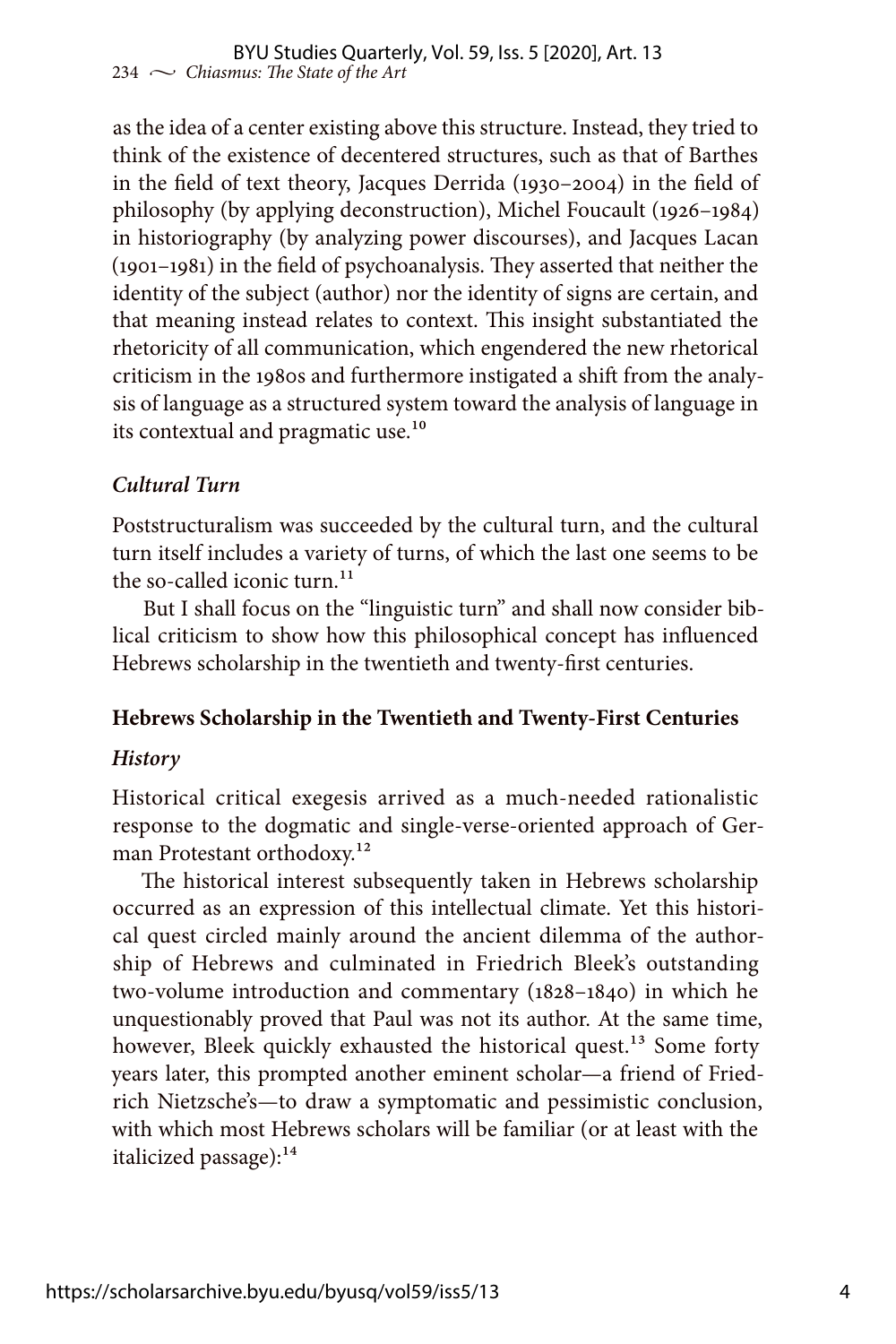Es liegt im Wesen aller Kanonisation ihre Objecte unkenntlich zu machen, und so kann man denn auch von allen Schriften unseres neuen Testamentes sagen, dass sie im Augenblick ihrer Kanonisirung aufgehört haben verstanden zu werden. Sie sind in die höhere Sphäre einer ewigen Norm für die Kirche versetzt worden, nicht ohne dass sich über ihre Entstehung, ihre ursprünglichen Beziehungen und ihren ursprünglichen Sinn ein dichter Schleier gebreitet hätte. Was sich aber in dieser Beziehung von den meisten neutestamentlichen Schriften nur unter gewissen Einschränkungen behaupten lässt ist vom Hebräerbrief, einer der eigenthümlichsten unter ihnen, im strengsten Sinne wahr. Man kann von diesem Brief, mit Anwendung einer seiner eigenen seltsamsten Allegorien auf ihn, sagen, dass er im Kanon vor dem nach seiner historischen Entstehung fragenden Betrachter wie ein *melchisedekitisches Wesen ohne Stammbaum* dasteht. Wer hat ihn geschrieben? Wo und wann ist er geschrieben worden, und an wen ist er ursprünglich gerichtet gewesen?—Man weiss es nicht. Auf alle diese Fragen hat die Tradition entweder gar keine Antwort, oder sie beantwortet sie doch in anderer Art als bei den übrigen Schriften des Neuen Testaments. Sie sind daher, wovon aus der neueren Geschichte der Auslegung des Hebräerbriefs nur zu viel zu erzählen ist, gänzlich der Hypothese preisgegeben und werden mit dem gegenwärtigen Bestande der Quellen zur Geschichte des Urchristenthums niemals mit Gewissheit zu beantworten sein.

All canonization by nature makes its object unrecognizable. Thus one can say that all New Testament writings stopped being understood at the moment of their canonization. Canonization shifted them into the higher sphere of an eternal norm for the church where a thick veil spread over the circumstances of their emergence and their original relations and meaning. What one maintains with respect to most New Testament writings only under certain conditions, however, holds true in the strictest sense in regard to the Epistle to the Hebrews as one of the most characteristic among them. Concerning the historical emergence of this letter, one can apply its own inherent and most peculiar allegory: it stands in the canon like a *Melchizedekan being without genealogy*. Who wrote it? Where and when was it written? At whom was it originally addressed? We do not know. The tradition has either no answer at all to these questions or answers them in view of the other New Testament writings. These questions are therefore wholly exposed to the hypothesis about which the newer history of interpretation of Epistle to the Hebrews tells only too much and, with the present inventory of sources on the history of early Christianity, may never be answered with certainty.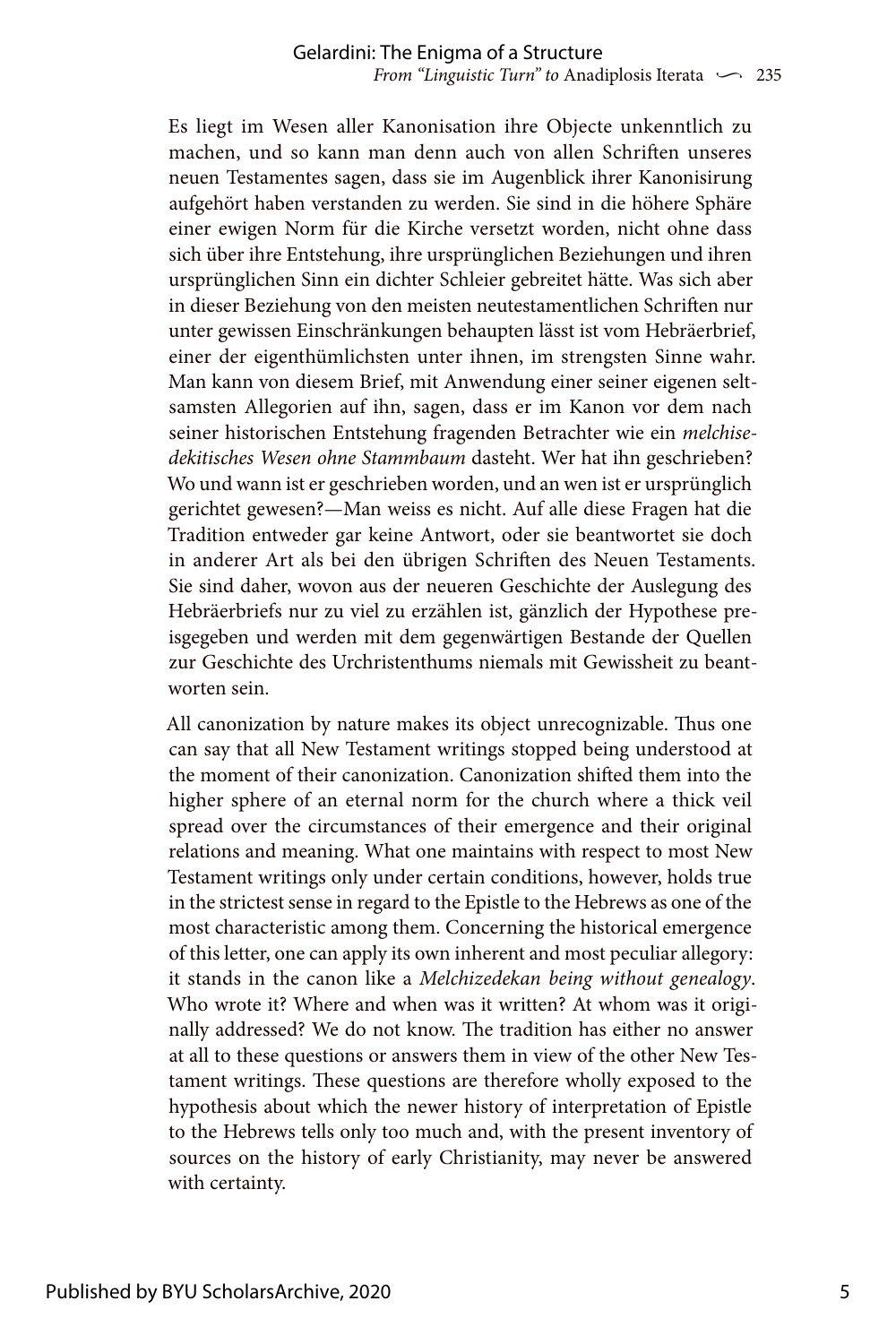Franz Overbeck wrote these lines in 1880 in Basel where he became professor of New Testament Exegesis and Old Church History after his departure from the University of Jena.

The "linguistic turn," that is, the turn toward the text occurring at this time, proved useful for Hebrews scholarship. It gave rise to the first of three schools that made an impact in the twentieth and twenty-first centuries. I shall outline the achievements of these schools and their shortcomings below.15

Under the influence of structuralism, the French school—starting in 1902 with F. Thien<sup>16</sup> and followed by Léon Vaganay,<sup>17</sup> Albert Descamps,<sup>18</sup> and Rafael Gyllenberg<sup>19</sup>—introduced new and important insights into the study of the Book of Hebrews. They observed the announcement of themes, hook words, thematic words, and changes in genre. Their method—literary-rhetorical criticism—was implemented in its most refined fashion in the work of Albert Vanhoye in 1963, who added two further observations, namely inclusion and symmetry.<sup>20</sup> As many argued, the work of Louis Dussaut in 1981 led their method *ad absurdum*.21 Vanhoye, the French Catholic, had studied linguistics—prior to theology—just as de Saussure's *Cours* began taking hold of French intellectuals.22 Their prioritizing of the text at the expense of historical and theological aspects was, as it were, revolutionary. While their accomplishments lay definitively in the area of textual composition, the chief theological thrust remained to this day exclusively Christological.

By contrast, their compositional accomplishments did not thoroughly convince scholars. The missing correspondence of form and content underwent critique in particular, and that created momentum for the German school during and especially after the Second World War in the early 1960s. In reaction to the French school, scholars such as Ernst Käsemann,<sup>23</sup> Otto Michel,<sup>24</sup> Wolfgang Nauck,<sup>25</sup> and later Erich Gräßer<sup>26</sup> emphasized content and applied thematic criticism. This allowed them to raise awareness of the paraenetic material. The main theological emphasis subsequently shifted from Christology to paraenesis. This shift produced the form-critical side effect—which influenced the American school—that perceived Hebrews as a sermon mainly in the context of the ancient synagogue.

Against the backdrop of the rise of rhetorical and new rhetorical criticism in the 1980s, the early American school appeared most closely associated with the accomplishments of the German and French schools with regard to the rhetorical character of Hebrews. Scholars such as George W. Buchanan,<sup>27</sup> Harold W. Attridge,<sup>28</sup> and Craig R. Koester<sup>29</sup>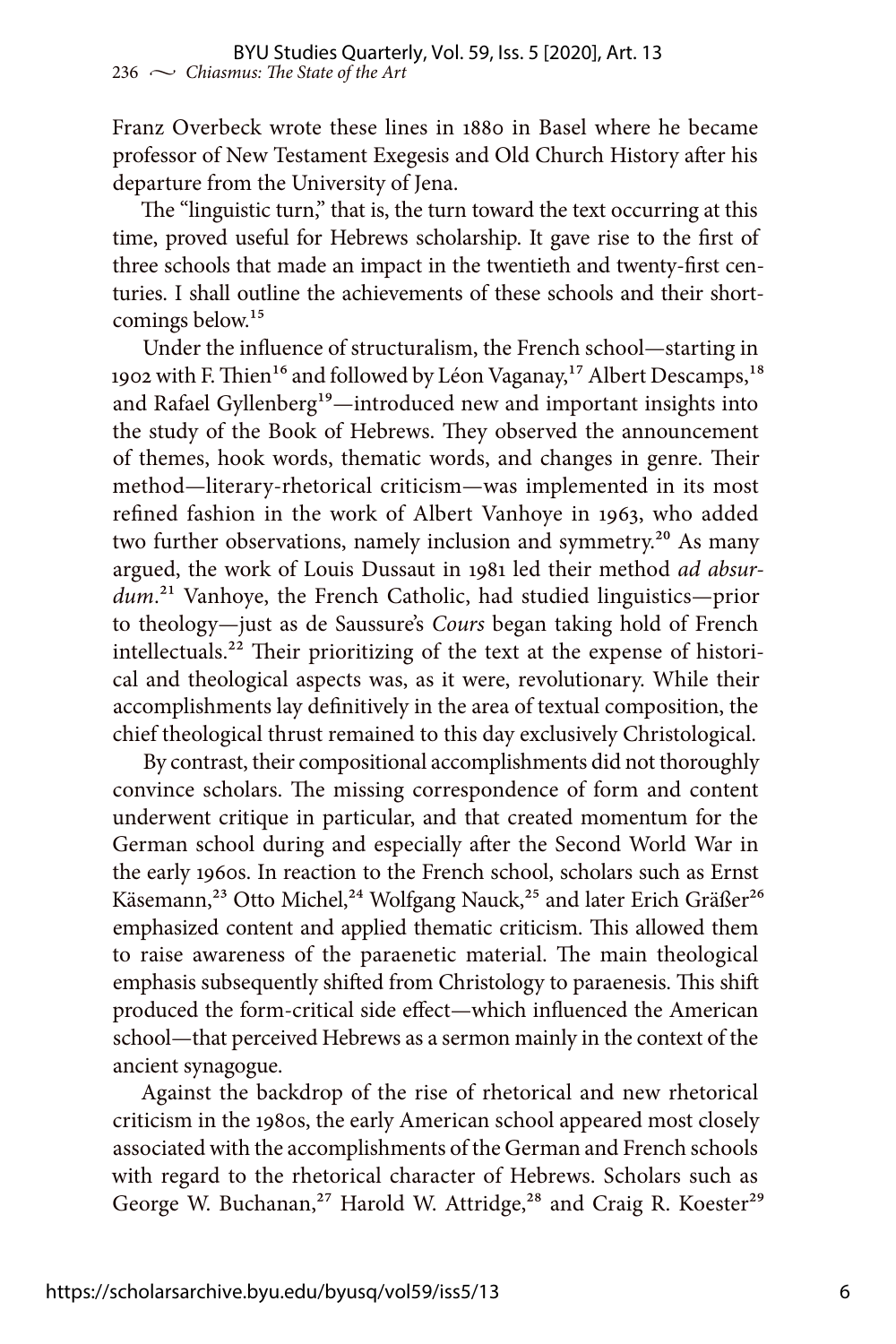applied rhetorical criticism and frequently disregarded the rather simplistic structural solutions of the German school. They opted instead for a five-partite structure similar to the French school, albeit on the basis of ancient rhetorical paradigms. In the tradition of Buchanan, the main achievement of the early American school was the rehabilitation of covenant theology in Hebrews, which—beginning with Attridge expressed itself in a dual covenantal-Christological emphasis. Notwithstanding the discovery of Jewish covenant theology, their method of rhetorical criticism—except for that of Buchanan—focused more on Hellenistic-Roman traditions at the expense of Hellenistic-Jewish literary traditions. Probably due to the triumph of pragmatics in the context of structural and poststructural linguistics since the late 1980s, members of the younger American school have further elaborated the rhetoricity of Hebrews first postulated by the early school. Scholars such as Linda Lloyd Neeley,<sup>30</sup> George H. Guthrie,<sup>31</sup> Kenneth Schenck,<sup>32</sup> Cynthia Long Westfall,<sup>33</sup> and most recently John Paul Heil<sup>34</sup> have applied discourse analysis or text-linguistics and narrative criticism with its particular interest in the rhetorical effect of the text on its addressees. Another group of younger scholars—such as John Dunnill (cultural anthropology),<sup>35</sup> David A. deSilva (socio-rhetorical criticism),<sup>36</sup> and Ellen Bradshaw Aitken (political-ideological criticism) $37$ —has applied methods of nonliterary structuralism.

With the exception of a few approaches adopted by female scholars such as Mary Rose D'Angelo,<sup>38</sup> Cynthia Briggs Kittredge,<sup>39</sup> Ulrike Wagener,<sup>40</sup> and Gabriella Gelardini,<sup>41</sup> who apply methodological insights from poststructuralism—namely feminist biblical hermeneutics—Hebrews scholarship, as might have become clear, remains a stronghold of structural methods.

While taking into account that it is a method that generates a structure and a structure that generates one or multiple textual centers, that is, main theological emphases, what can we learn from these three schools with regard to the structure of Hebrews?

## *Methods*

The demarcation of texts requires a method. We see such a method even applied in antiquity, for instance, considering the *kephalaia*, the practice of inserting titles into manuscripts. I mention this because not every Hebrews scholar considered it necessary—James Moffatt and his colleague Theodore H. Robinson, for instance, explicitly opted for an agnostic approach.<sup>42</sup>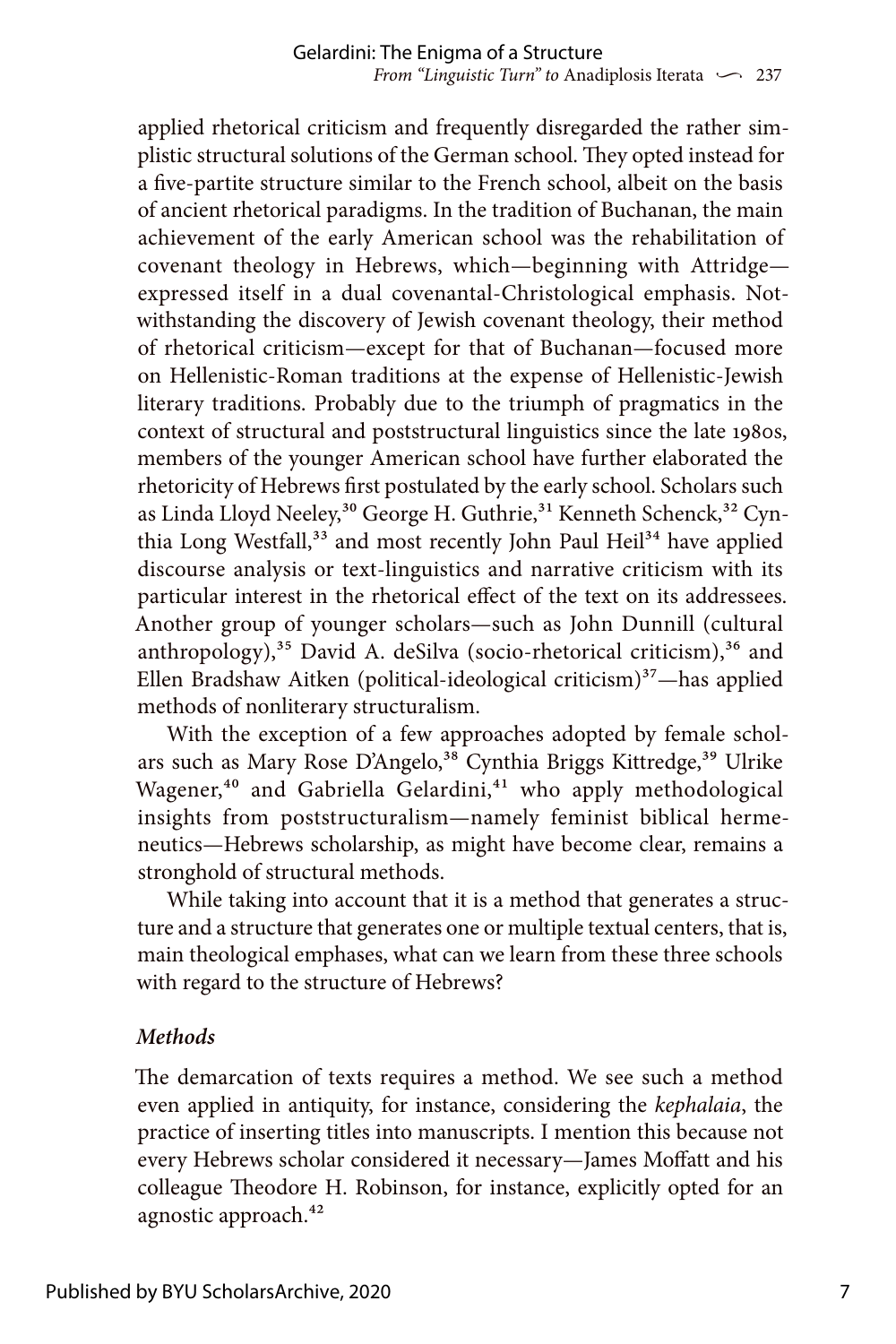The application of methods ought to be explicit. Astonishingly, most scholars fail to address what seems obvious; instead they apply their methods implicitly, especially in relation to thematic criticism.

The application of a method must be thorough. For instance, while most thematic approaches demarcate subsections, they frequently neglect to demonstrate the relation or the logic linking of certain subsections to a section and of certain sections to a main section.

The application of multiple methods is part of common sense in Hebrews scholarship. One of the first scholars to demonstrate this was Walter G. Übelacker (1989).<sup>43</sup> The application of multiple methods, however, must be performed in a transparent and comprehensible manner, something that is lacking in some sociorhetorical and textlinguistic approaches. Only interpretations that disclose their underlying presuppositions and the various analytical and interpretive steps taken are fair and ethical.

The choice of a method or methods must consider the function that it or they ought to serve. Thus, thematic and/or literary-rhetorical criticism is useful if the focus lies on textual logic and structure. Discourse analysis best serves a pragmatic interest, that is, an interest in the addressee. A joint textual and pragmatic focus calls for the application of both methods (and possibly even of additional methods). A thorough understanding of the text remains indispensable, and all findings arrived at through the application of various complex methods must ultimately measure up to the text.

#### *Structures*

Current Hebrews scholarship assumes the integrity of the text. Most scholars have thus proposed a text center or—beginning with Vanhoye a concentric three- or five-partite structure on the basis of production aesthetics.<sup>44</sup> With the exception of Westfall,<sup>45</sup> all scholars-Vanhoye,<sup>46</sup> Neeley,<sup>47</sup> Guthrie,<sup>48</sup> Gelardini,<sup>49</sup> as well as John W. Welch<sup>50</sup>—who have undertaken detailed structural analyses have observed symmetries on the macrostructural level; numerous scholars, moreover, have observed symmetries on the microstructural level. Without any doubt, however, Hebrews scholarship owes the most fruitful impact regarding structure to Vanhoye, and subsequent scholarship is advised not to dismiss his original insight of a concentric composition.

By contrast, both the beginning and the end of the supposed centric part remain subject to dispute. Simplistically speaking, the largest group of scholars holds that the center commences either in Heb 4:14,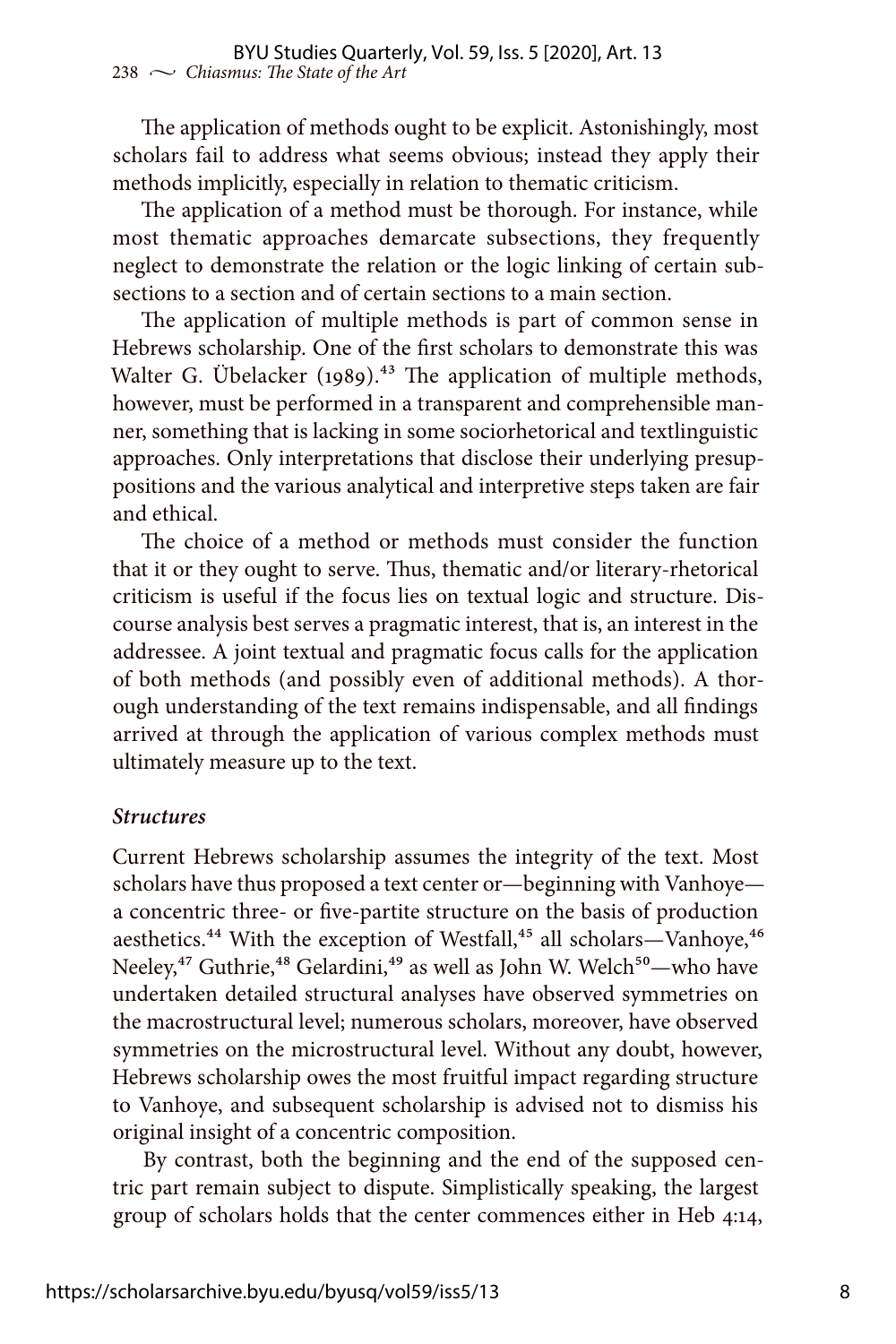arguing mostly for a wide-spanning inclusion with a correspondence between Heb  $4:(11)14-16$  and  $10:19-23(25)$ ,<sup>51</sup> or in Heb 7:1. Correspondingly for most scholars, the centric section ends either in chapter 10 at verse 18—or in chapter 12 at verse 29. These scholars usually perceive the climax somewhere in the central section in either chapter 8 or 9. Interestingly however, those three scholars, who have applied discourse analysis—Neeley, Guthrie, and Westfall—all identify the climax in the final section or rather in Heb  $12:18-24(29).$ <sup>52</sup>

The structural proposals presented so far seem to fall short in one or several of the following areas: the correspondence between structure and content, the relation between structure and the many and important quotations from the Hebrew Bible, and the correspondence between structure and genre on the basis of ancient production and reception aesthetics. This seems odd, especially in light of the fact that scholars by and large perceive the theological message of Hebrews as a unity.

## *Main Theological Emphases*

Generally speaking, Hebrews scholarship has overcome Christocentric exclusivity with regard to the choice of its main theological emphasis. Covenant theology in particular has attracted, and quite rightly continues to attract, growing attention, among others in the work of Attridge, Dunnill, Koester, Knut Backhaus, and Gelardini.<sup>53</sup>

Certain methods and their resulting structures do not necessarily produce a typical theological emphasis. For instance, Thien's five-partite structure emphasizes paraenesis,<sup>54</sup> and Eduard Riggenbach's threepartite structure highlighted Christology.<sup>55</sup> Rather, a scholar's particular milieu or context would appear to influence where he or she places the main theological emphasis. Along these lines, it is hardly accidental that the French-Italian Catholic context promotes a high-priest Christology up to this day, or that paraenesis is advanced mainly by scholars based in post–Second World War Germany, and that covenant theology was first proposed in the mostly Protestant American context of the 1970s.

In conclusion, the following new proposal takes into account the three great accomplishments of twentieth-century Hebrews scholarship: the concentric structure of the French school, the homiletic form of the German school, and the covenant theology of the American school (see *History*). The method applied to generate the structure I consider to be explicit, thorough, transparent, and considerate of the function that it ought to serve (see *Methods*). The subsequently generated structure demonstrates the correspondence between structure and content,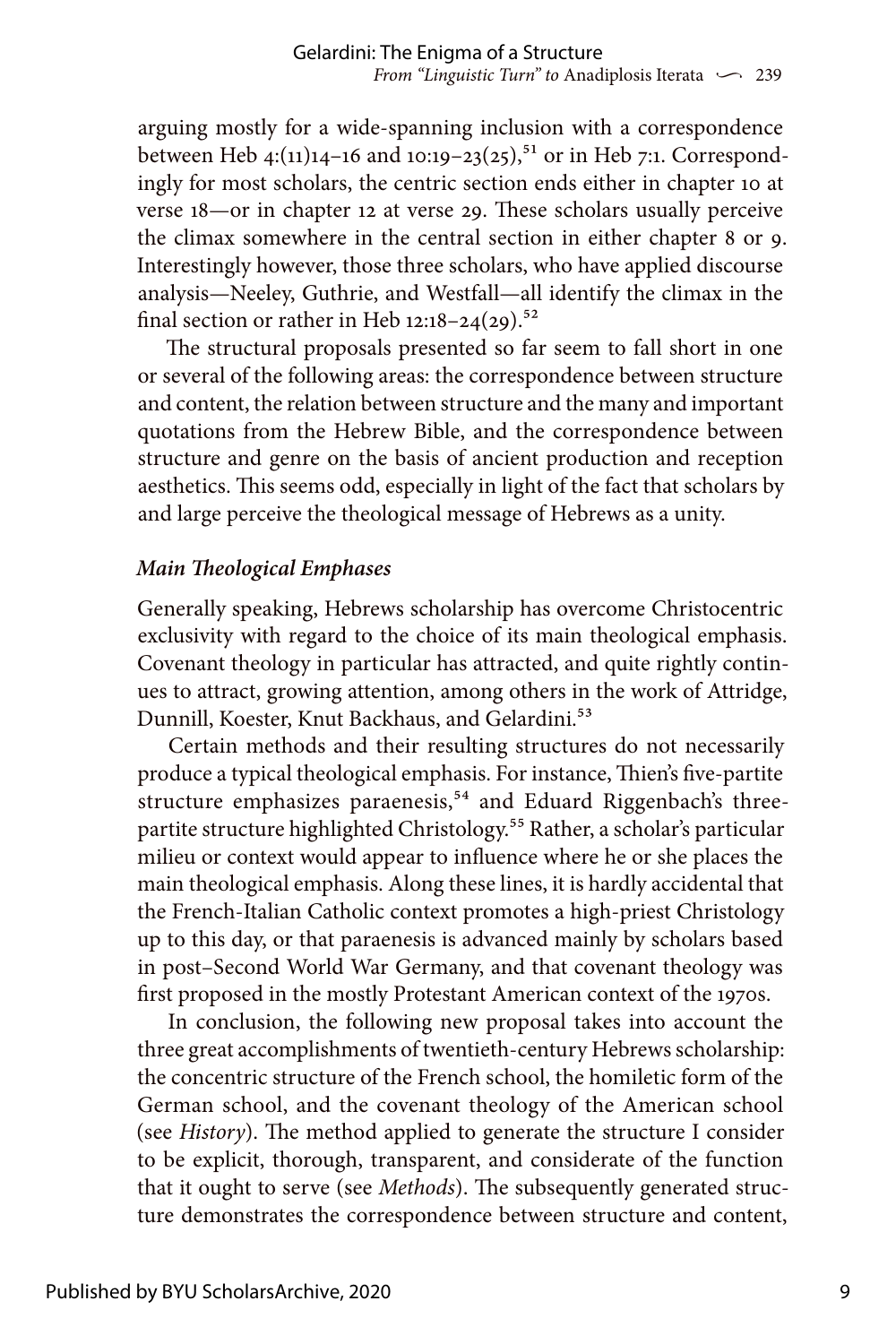between structure and the central quotations, and between structure and homiletic form (see *Structures*). And finally, the resulting theological emphasis is considered logical and corresponding to method and structure (see *Main Theological Emphases*).

## **Structural Analysis: A New Proposal**

The following structural analysis and subsequent proposal is only one out of seven methodological steps that I took in interpreting Hebrews.<sup>56</sup> Although I started out from structure, this analysis continually developed, along with its interpretation, as I proceeded through the various steps. The results allowed me additionally to draw conclusions between structure and homiletic form.<sup>57</sup>

## *Method*

Presupposing the text's integrity, the structural analysis served the function of gaining an initial interpretive understanding of the text and its compositional logic. This approach helped to transcend—where necessary—the medieval chapter and verse divisions. From the viewpoint of structural text theory, a text is a text because the elements of the linguistic expressions contained therein refer to each other, and they can only be understood in relation to each other as well as to the immediate intertext.<sup>58</sup>

In my first reading—the structural analysis—I applied a combined method, which allowed me to demarcate sections in respect to content (including the central quotations) and form: first and foremost, I paid attention to three thematic aspects of content, and second, I looked at three formal, literary-rhetorical aspects.

With regard to the thematic aspects, and in relation to keywords (or *Leitworte*), I first found myself in agreement with what Nauck—summarizing other commentators—termed "*stufenweises Vorgehen*" (stepby-step action).<sup>59</sup> This expression refers to a step-by-step composition or procedure, which affords a two-dimensional view of the text. This scheme, named *Anadiplosis,* refers to a repetition of the final word (or phrase, or clause, or concept) of the previous line (or phrase, or clause) at the beginning of the next one. As a well-described rhetorical figure of speech, even within the New Testament, it often appears repeated and is hence termed *anadiplosis iterata*.<sup>60</sup> We often find it combined with climax and/or chiasm. $\overline{61}$  Second, I paid much attention to the intertext and especially to the longer quotations in Hebrews 3–4 and 8 along with its interpretations and applications. Hereby I wanted especially to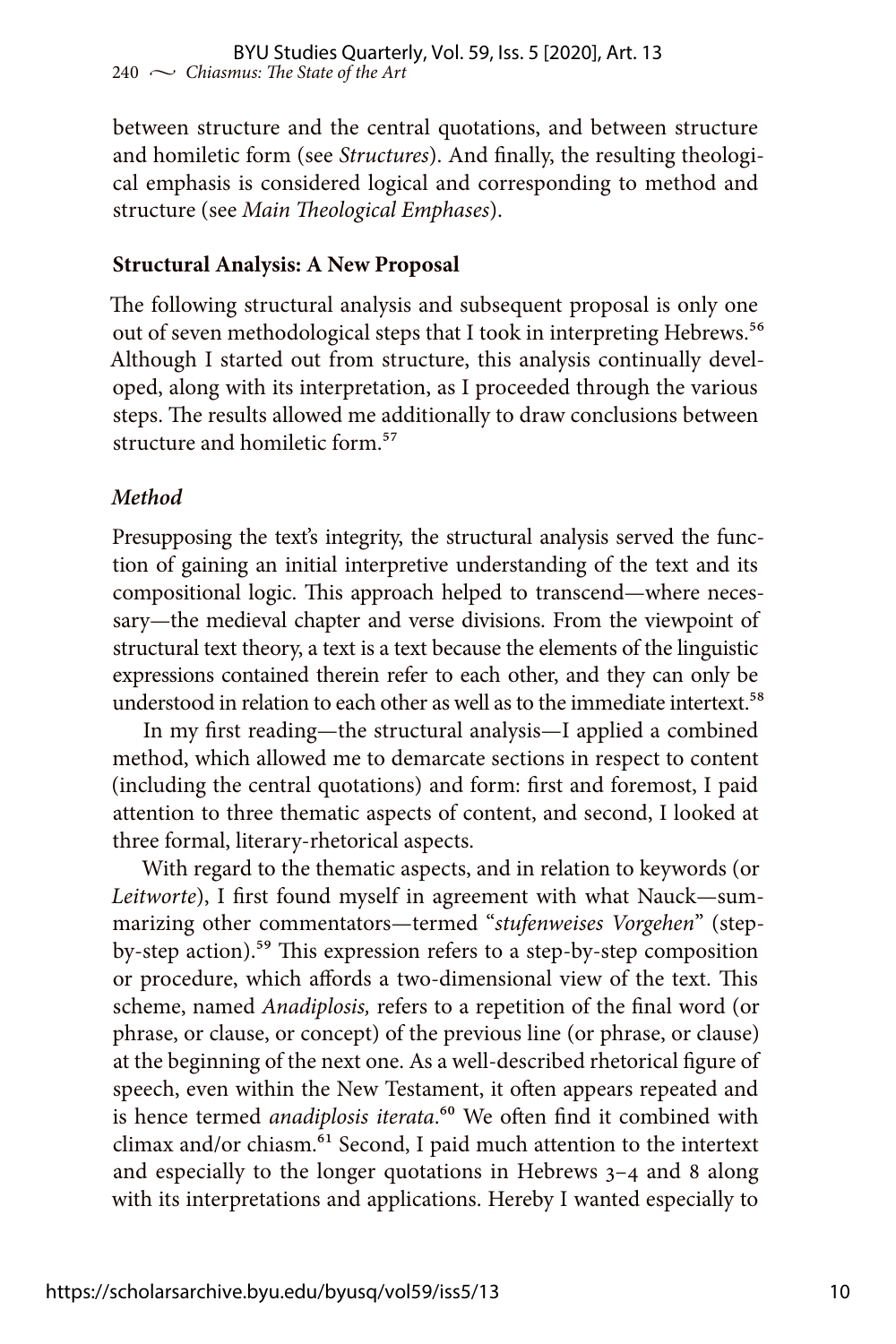take into account the story from Numeri 13–14 to which Hebrews 3–4 refer by means of Psalm 95. Both author and addressee recall the story in the absence of a numerical reference system not just as narrative but as a narrative in context. Thus, the breaking in Kadesh-Barnea of the renewed Sinai covenant between God and the exodus generation leads to their disinheritance of the land. Third, I paid attention to the specific text-semantic and narrative logic.

Regarding literary-rhetorical aspects, I first paid attention to hook words in their natural relationship to the rhetorical figure of *anadiplosis iterata*, second to thematic transitions (rather than changes in genre), and finally to symmetries on the microstructural level, that is, with regard to concentric circles of thought (*Gedankenkreise*), and to symmetries on the macrostructural level.

## *Macrostructure of Hebrews*

The application of a combined method, an approach that serves to understand the logic of the text, resulted in a macrostructure consisting of a five-partite two-dimensional and concentric step-by-step arrangement with a climax at the center along with rhetorical accents at the beginning and at the end of the text.



Following the diagram above, close analysis revealed the subsequent concentric structure on the horizontal macro level.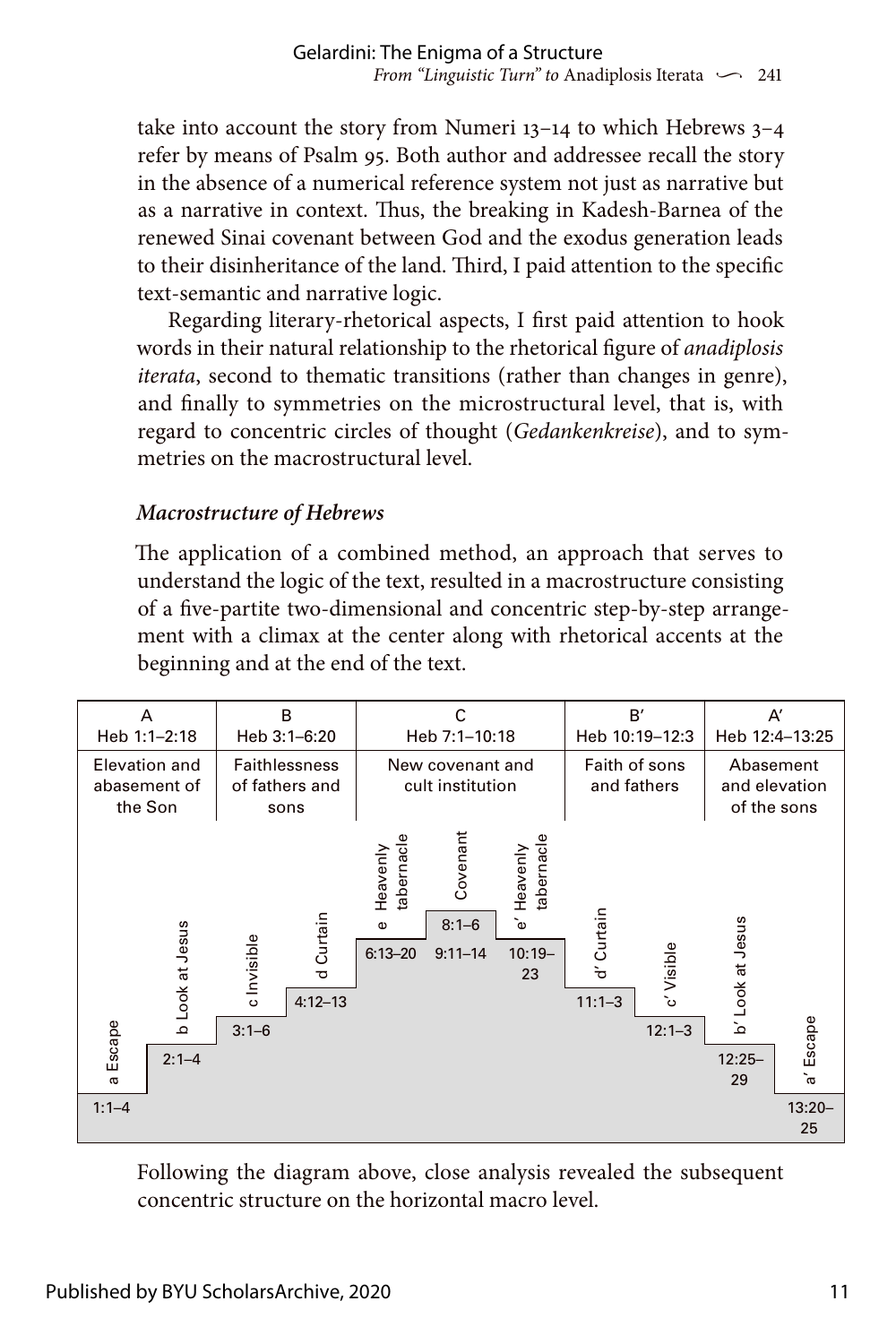*A. Heb 1:1–2:18*: The first main section compares the Son with the angels in chapter 1, in explicit favor—in quality and locally—of the elevated Son. The addressed abasement of the Son under the angels in chapter 2 serves to save the sons. The keywords "Son" and "angels" establish the coherence of this first main section, which we consider structurally the least disputed part in Hebrews.

*B. Heb 3:1–6:20*: The intertext of Numbers 13–14 dominates the second, more heterogeneous main section. That text compares the faithless fathers at Kadesh-Barnea in chapters  $3, 4$ , and  $6,$ <sup>62</sup> that is, their disobedience toward the law as specified in the Sinai covenant, with the sons and addressees in a warning manner. The keywords "disobedience" and "faith" establish the coherence of this main section. One may wish to contest my suggested coherence of this main section by pointing out the introduction of the Son as a high priest in chapters 4 and 5. By way of response, I would argue that Hebrews 3 starts out by comparing the Son to Moses, both of whom are deemed "faithful." According to the intertext from the Septuagint, Moses' faithfulness comes from the fact that as the servant of God's house (the fathers), he once again atones for the sin(s) of the fathers at Kadesh-Barnea and thereby saves them from impending death. This deed qualifies him as "faithful." Similarly, as introduced in chapter 2, Jesus' faithfulness also arises from his atoning for and thereby saving of God's house (addressees) from impending death; this action qualifies him as "faithful" and "obedient." Hence the talk about the Son in chapters 4 and 5 deals with his predisposition, his aptness—his "faithfulness" and "obedience"—for the atoning work discussed in section C. The theme of "faith(fulness)" and "disobedience" belongs to section B and does not appear in section C at all but reappears in the corresponding section Bʹ.

*C. Heb 7:1–10:18*: The third and central main section introduces God's new covenant in chapter 8 as mediated through his Son. Since a covenant by necessity introduces or requires a cult institution, cultic vocabulary, located mainly in various semantic fields, such as "priesthood" (ch. 7), "sanctuary" (chs. 8 and 9), and atoning "sacrifice" (chs. 9 and 10), establishes the coherence of this central main section.

*B*ʹ*. Heb 10:19–12:3*: The fourth main section again compares the faithful Son and faithful sons *in spe* in chapter 10 with the faithful fathers in chapter 11. The keyword "faith," establishes the coherence of this main section and hence establishes its inverse correspondence with its sister paragraph B.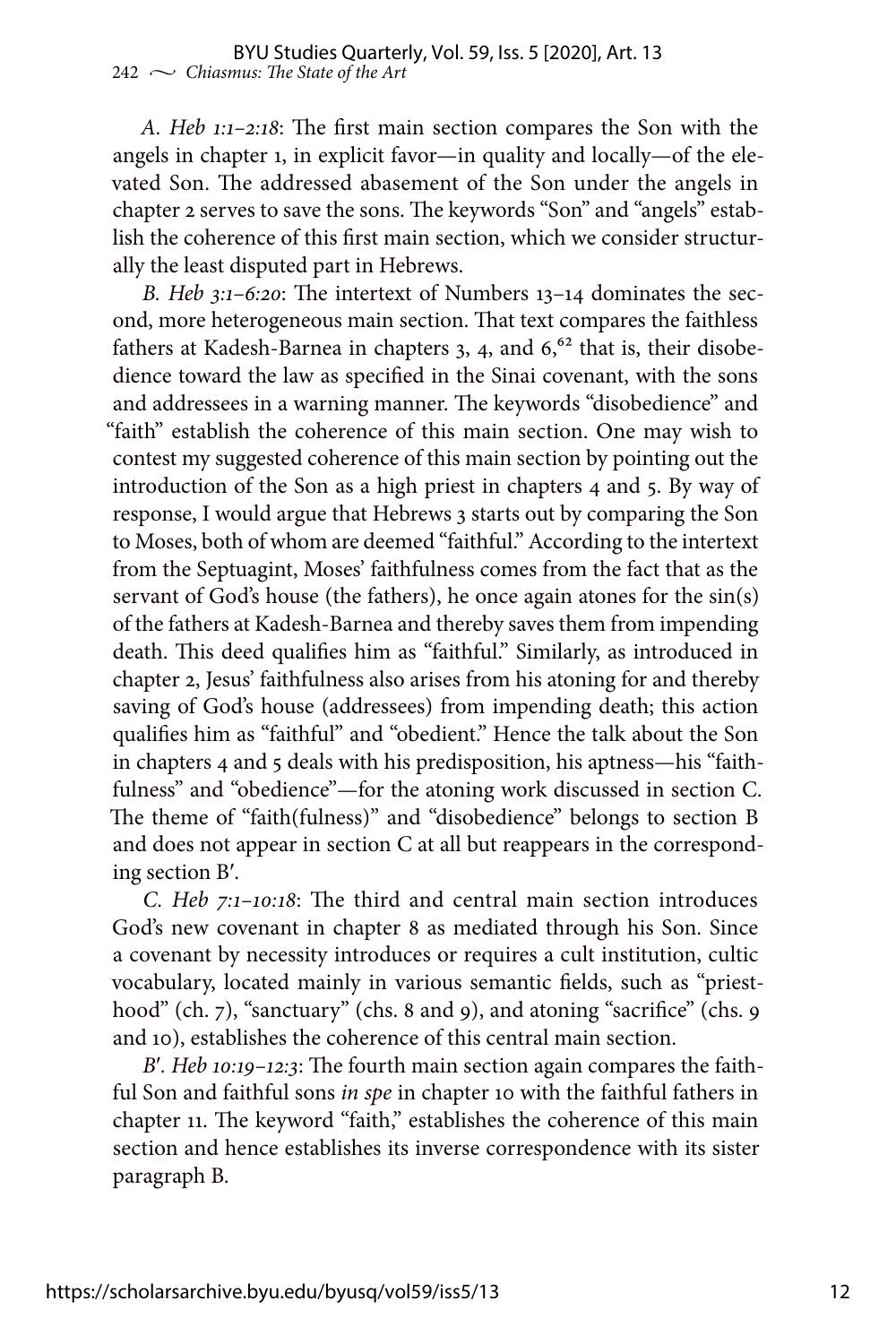*A*ʹ*. Heb 12:4–13:25*: After introducing atonement, the fifth and last main section addresses the abasement of the sons via discipline in chapter 12 and their elevation—locally and in quality—in chapters 12 and 13. The keywords "sons" and "angels" establish the coherence of this main section and hence establish its inverse correspondence with its sister paragraph A.

Close analysis revealed the following concentric structure on the vertical macro level:

*a-a*ʹ*. Heb 2:1–4 and 12:25–29*: Only the transitional sections a-a' contain the word "escape" (Heb 2:3a; 12:25b: ἐκφεύγω).

*b-b*ʹ*. Heb 3:1–6 and 12:1–3*: Only the transitional sections b-b' contain the invitation to look up at Jesus (Heb 3:1; 12:2).

*c-c*ʹ*. Heb 4:12–13 and 11:1–3*: Only the transitional sections c-c' contain the stem  $φα(í)ν$ - (Heb 4:13a; 11:3b), which stands in the context of the word of God once as "invisible" and once as "visible."

*d-d*ʹ*. Heb 6:13–20 and 10:19–23*: Only the transitional sections d-d' apart from one other occurrence (Heb 9:3)—contain the word "curtain" (Heb 6:19b; 10:20a: καταπέτασμα).

*e-e*ʹ*. Heb 8:1–6 and 9:11–14*: Finally, only the transitional sections e-e' address the heavenly tabernacle (Heb 8:2a; 9:11a: σκηνή).

*Heb 4:(11)14–16 and 10:19–23(25)?*: It has become evident that there is more than just one wide-spanning inclusion (see *Structures*), and that the passages Heb  $4:(11)14-16$  and  $10:19-23(25)$  fail to correspond in the above scheme. While they may do so on the surface, they do not correspond on a deeper structural level. At least four criteria support my thesis: a semantic, a compositional, a contextual, and an intertextual one.<sup>63</sup>

## *Microstructure of Hebrews 3:1–6:20*

To display the microstructural symmetries existing throughout the entire book would go beyond the scope of this essay. Nonetheless, I would like to demonstrate how I generated the three formal, literary-rhetorical aspects inductively by means of the concentric circles of thought (along with hook words and transitions) or the so-called "waves" (*ondes concentriques*) that Ceslas Spicq64 had already intuited in the 1950s. The reader may find it surprising to see how nicely one concentric thought circle lines up to the next one. This occurs throughout the entire book, including that main section B considered the most heterogeneous out of all, Heb 3:1–6:20: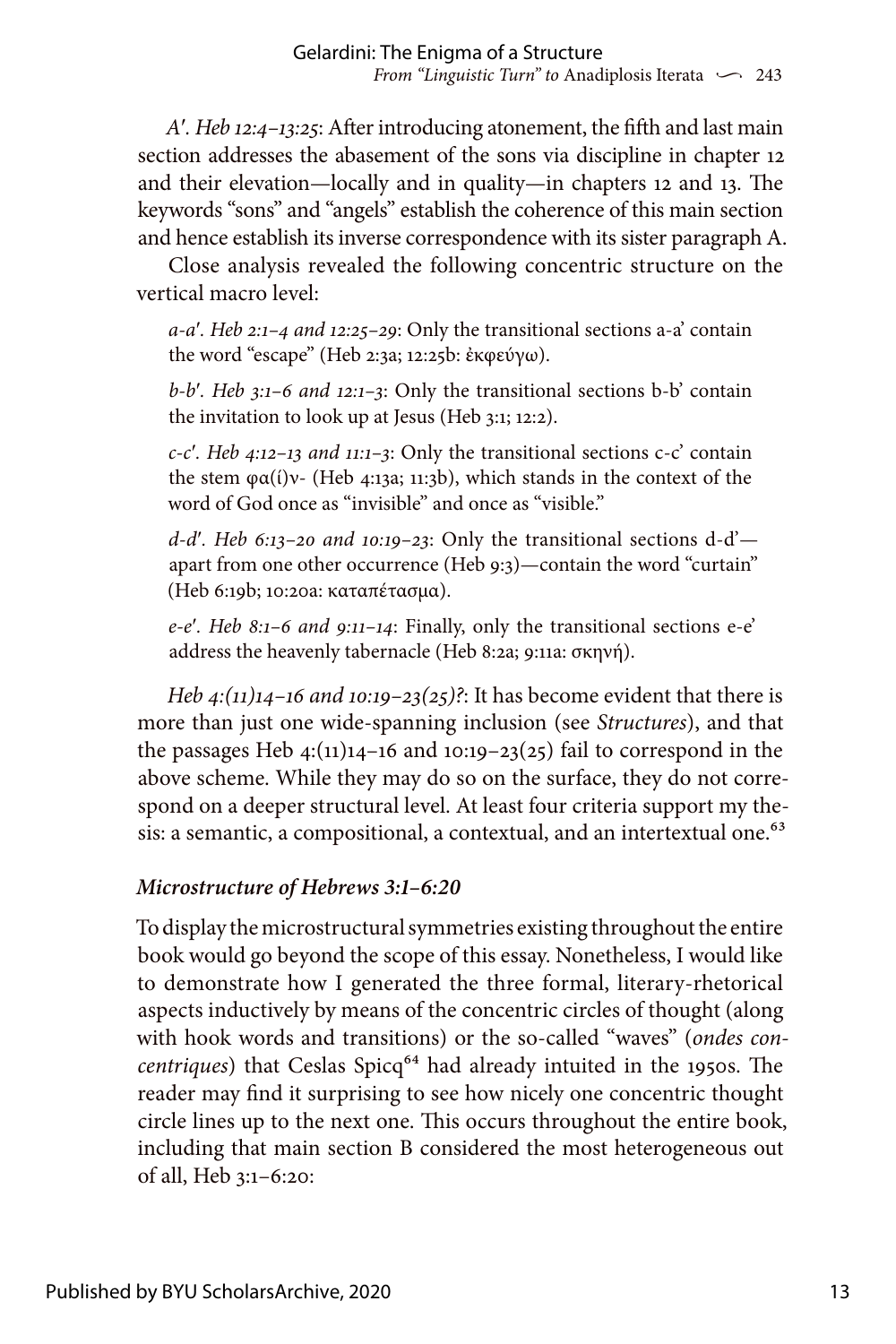#### BYU Studies Quarterly, Vol. 59, Iss. 5 [2020], Art. 13

244  $\sim$  *Chiasmus: The State of the Art* 

| $3:1-6$      | Chiastic transitional element: Look up to the faithful Jesus                                                   |                                                                                                                        |
|--------------|----------------------------------------------------------------------------------------------------------------|------------------------------------------------------------------------------------------------------------------------|
| $3:7 - 4:11$ | Section:                                                                                                       | <b>Faithless fathers</b>                                                                                               |
|              | $3:7 - 11$                                                                                                     | Chiastic subsection, quotation: Ps 95:7-11 The<br>father's rebellion                                                   |
|              | $3:12 - 19$                                                                                                    | Chiastic subsection, interpretation/application a:<br>Warning of such rebellion                                        |
|              | $4:1 - 11$                                                                                                     | Chiastic subsection, interpretation/application b:<br>Thus, do not miss to enter rest                                  |
|              | $4:12 - 13$                                                                                                    | Chiastic transitional element: For nothing is hidden<br>from the judging word of God                                   |
| $4:14-6:12$  | Section:                                                                                                       | <b>Faithless sons</b>                                                                                                  |
|              | $4:14 - 5:10$                                                                                                  | Chiastic subsection, interpretation/application c.<br>Faithless people need high priest's redemptive<br>interaction    |
|              | $5:11-6:12$                                                                                                    | Chiastic subsection, interpretation/application d:<br>Repeated sin after such redemption leaves only<br>godly judgment |
| $6:13 - 20$  | Chiastic transitional element: Thus, hold on to God's oath given<br>to Abraham that reaches behind the curtain |                                                                                                                        |

The following chart displays the symmetries in each element, the transitions and the hook words linking these elements, and the semantic overlaps occurring only in the corresponding sister paragraphs: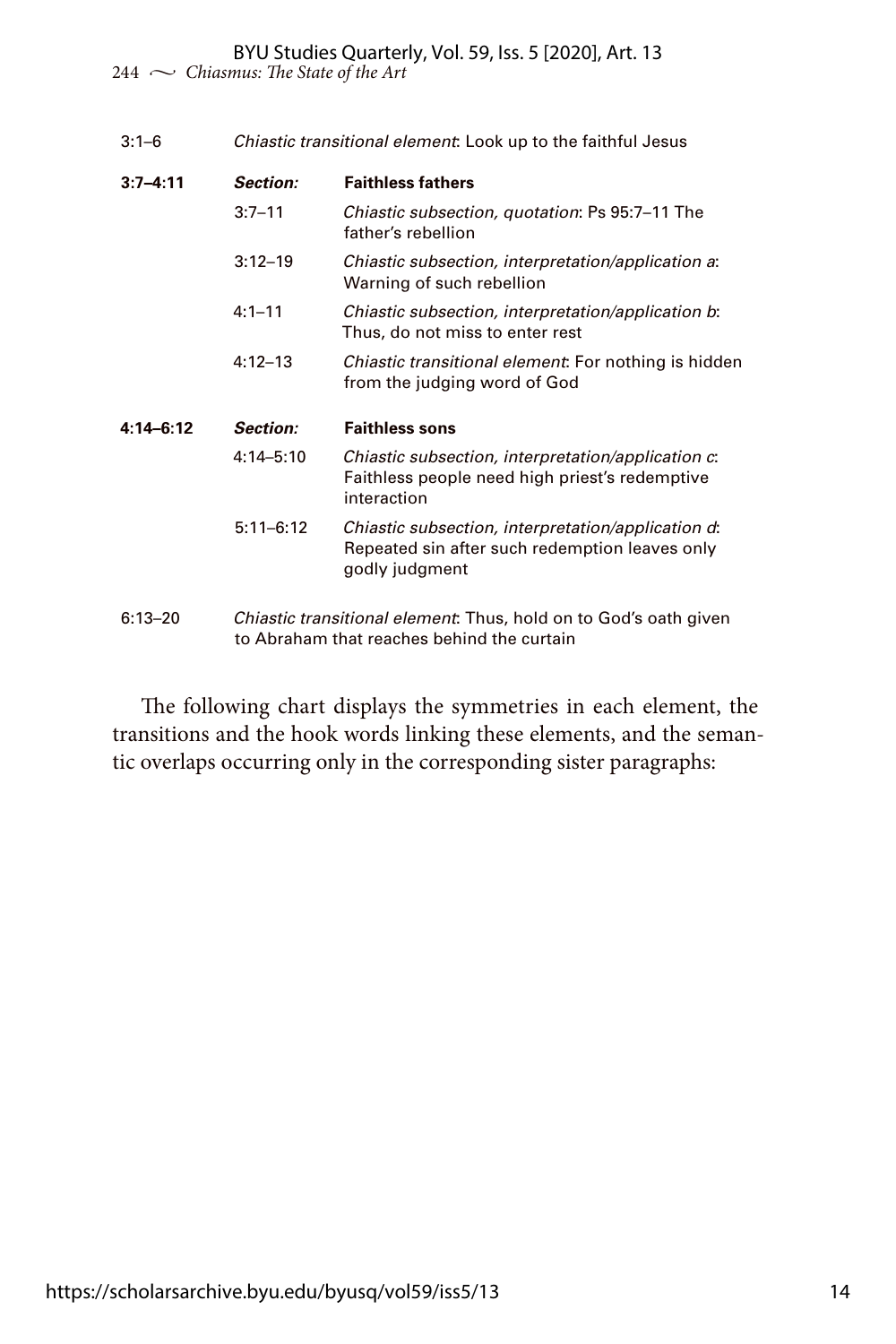| Hook words                                                                                                                                                                                                                                                                                                                                                                                                                                                                                                                                                                                                                                                                                                           | $2:17$ ; $3:1$ high priest                                                                                                                                    |  |  |  |
|----------------------------------------------------------------------------------------------------------------------------------------------------------------------------------------------------------------------------------------------------------------------------------------------------------------------------------------------------------------------------------------------------------------------------------------------------------------------------------------------------------------------------------------------------------------------------------------------------------------------------------------------------------------------------------------------------------------------|---------------------------------------------------------------------------------------------------------------------------------------------------------------|--|--|--|
| $3:1 - 6$<br>Chiastic transitional element: Look up to the faithful Jesus <sup>a</sup>                                                                                                                                                                                                                                                                                                                                                                                                                                                                                                                                                                                                                               |                                                                                                                                                               |  |  |  |
| 3:1 Όθεν, άδελφοί ἅγιοι, κλήσεως έπουρανίου<br>μέτοχοι, κατανοήσατε τον απόστολον καί άρχι-<br>ερέα της ομολογίας ήμων Ίησούν,<br><sup>2</sup> πιστον όντα τῷ ποιήσαντι αὐτὸν ὡς καὶ Μωϋ-<br>σῆς ἐν [ὅλφ] τῷ οἴκφ αὐτοῦ.<br><sup>3</sup> πλείονος γὰρ οὗτος δόξης παρὰ Μωϋσῆν<br>ήξίωται, καθ' ὅσον πλείονα τιμήν έχει τοῦ οἴκου ὁ<br>κατασκευάσας αύτόν·<br><sup>4</sup> πᾶς γὰρ οἶκος κατασκευάζεται υπό τινος, ο<br>δε πάντα κατασκευάσας θεός.<br><sup>5</sup> καὶ Μωϋσῆς μὲν <b>πιστὸς</b> ἐν ὅλφ τῷ οἴκφ αὐτοῦ<br>ώς θεράπων είς μαρτύριον τῶν λαληθησομένων,<br><sup>6</sup> Χριστός δε ώς υίος έπι τον οίκον αύτου ού<br>οἶκός έσμεν ήμεῖς, έάν[περ] την παρρησίαν και το<br>καύχημα της έλπίδος κατάσχωμεν. | A: Heb 3:1 Jesus<br>B: Heb 3:2 faithful Moses, house<br>C: Heb 3:3 builder<br>$C'$ : Heb 3:4 built<br>B': Heb 3:5 Moses faithful, house<br>A': Heb 3:6 Christ |  |  |  |
| Hook words                                                                                                                                                                                                                                                                                                                                                                                                                                                                                                                                                                                                                                                                                                           | 3:5; 3:12 faithful, faithless                                                                                                                                 |  |  |  |
| Faithless fathers <sup>b</sup><br>$3:7 - 4:11$<br>Section:                                                                                                                                                                                                                                                                                                                                                                                                                                                                                                                                                                                                                                                           |                                                                                                                                                               |  |  |  |
| $3:7 - 11$<br>Chiastic subsection, quotation: Ps 95:7-11 The father's rebellion                                                                                                                                                                                                                                                                                                                                                                                                                                                                                                                                                                                                                                      |                                                                                                                                                               |  |  |  |
| <sup>3:7</sup> Διό, καθώς λέγει το πνεύμα το άγιον· σήμε-<br>ρον έαν της φωνης αύτου άκούσητε,<br><sup>8</sup> μη σκληρύνητε τάς καρδίας ύμῶν ως έν τῷ<br>παραπικρασμώ κατά την ήμέραν τού πειρασμού<br>έν τη έρήμω,<br><sup>9</sup> ού επείρασαν οί πατέρες ύμῶν ἐν δοκιμασία<br>καὶ εἶδον τὰ ἔργα μου<br><sup>10</sup> τεσσεράκοντα έτη· διό προσώχθισα τη γενεξ<br>ταύτη και είπον· άει πλανώνται τη καρδία, αύτοι<br>δε ούκ έγνωσαν τας όδούς μου,<br><sup>11</sup> ως ὤμοσα έν τη όργη μου· εί είσελεύσονται<br>είς την κατάπαυσίν μου.                                                                                                                                                                         | A: Heb 3:7–8 hearts<br>B: Heb 3:8 testing<br>B': Heb 3:9 tested<br>A': Heb 3:10-11 heart                                                                      |  |  |  |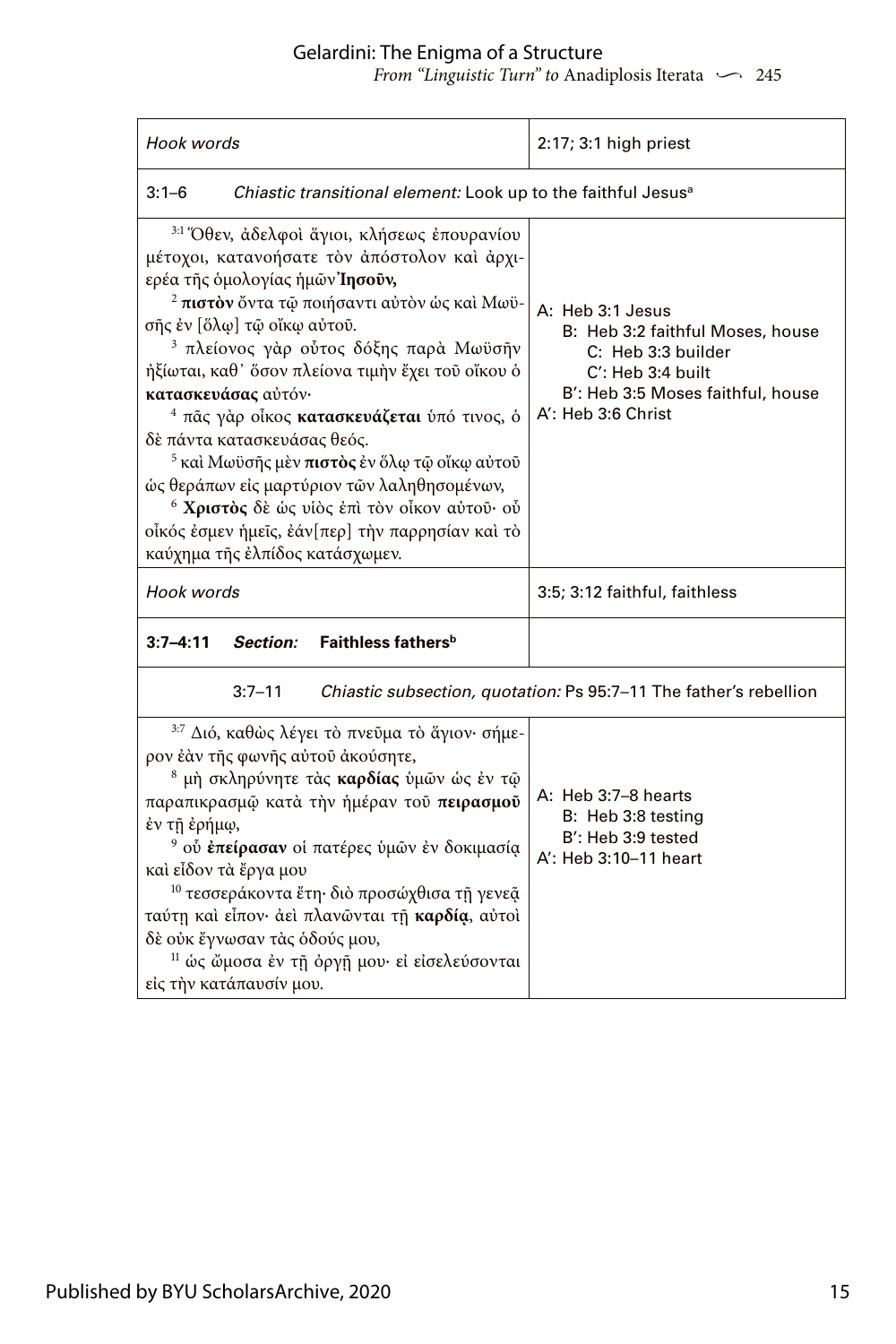| $3:12 - 19$<br>rebellion                                                                                                                                                                                                                                                                                                                                                                                                                                                                                                                                                                                                                                                                                                                                                                                                                                                                                                                                                                  | <i>Chiastic subsection, interpretation/application a:</i> Warning of such                                                                                            |
|-------------------------------------------------------------------------------------------------------------------------------------------------------------------------------------------------------------------------------------------------------------------------------------------------------------------------------------------------------------------------------------------------------------------------------------------------------------------------------------------------------------------------------------------------------------------------------------------------------------------------------------------------------------------------------------------------------------------------------------------------------------------------------------------------------------------------------------------------------------------------------------------------------------------------------------------------------------------------------------------|----------------------------------------------------------------------------------------------------------------------------------------------------------------------|
| <sup>3:12</sup> Βλέπετε, ἀδελφοί, μήποτε ἔσται ἔν τινι ὑμῶν<br>καρδία πονηρά <b>άπιστίας</b> έν τῷ ἀποστῆναι ἀπὸ<br>θεοῦ ζῶντος,<br><sup>13</sup> άλλά παρακαλεΐτε έαυτούς καθ' έκάστην<br>ήμέραν, ἄχρις οὗ τὸ σήμερον καλεῖται, ἵνα μὴ<br>σκληρυνθῆ τις ἐξ ὑμῶν ἀπάτῃ τῆς <b>ἁμαρτίας</b> –<br><sup>14</sup> μέτοχοι γάρ τοῦ Χριστοῦ γεγόναμεν, ἐάνπερ<br>τὴν ἀρχὴν τῆς ὑποστάσεως μέχρι τέλους βεβαίαν<br>κατάσχωμεν –<br><sup>15</sup> έν τῷ λέγεσθαι· σήμερον έὰν τῆς φωνῆς<br>αύτοῦ ἀκούσητε, μὴ σκληρύνητε τὰς καρδίας<br>ύμων ώς έν τώ παραπικρασμώ.<br><sup>16</sup> τίνες γάρ <b>άκούσαντες παρεπίκραναν</b> ;<br>άλλ' ού πάντες οι έξελθόντες έξ Αίγύπτου διά<br>Μωϋσέως;<br><sup>17</sup> τίσιν δὲ προσώχθισεν τεσσεράκοντα ἔτη;<br>ούχι τοῖς άμαρτήσασιν, ὧν τὰ κῶλα ἔπεσεν ἐν τῆ<br>έρήμω;<br><sup>18</sup> τίσιν δὲ ὤμοσεν μὴ εἰσελεύσεσθαι εἰς τὴν<br>κατάπαυσιν αύτοῦ εί μὴ τοῖς ἀπειθήσασιν;<br><sup>19</sup> καὶ βλέπομεν ὅτι οὐκ ἠδυνήθησαν εἰσελθεῖν<br>δι' άπιστίαν. | A: Heb 3:12 unbelieving<br>B: Heb 3:13 sin<br>C: Heb 3:14–15 listen, rebellion<br>C': Heb 3:16 listened, rebelled<br>B': Heb 3:17-18 sinned<br>A': Heb 3:19 unbelief |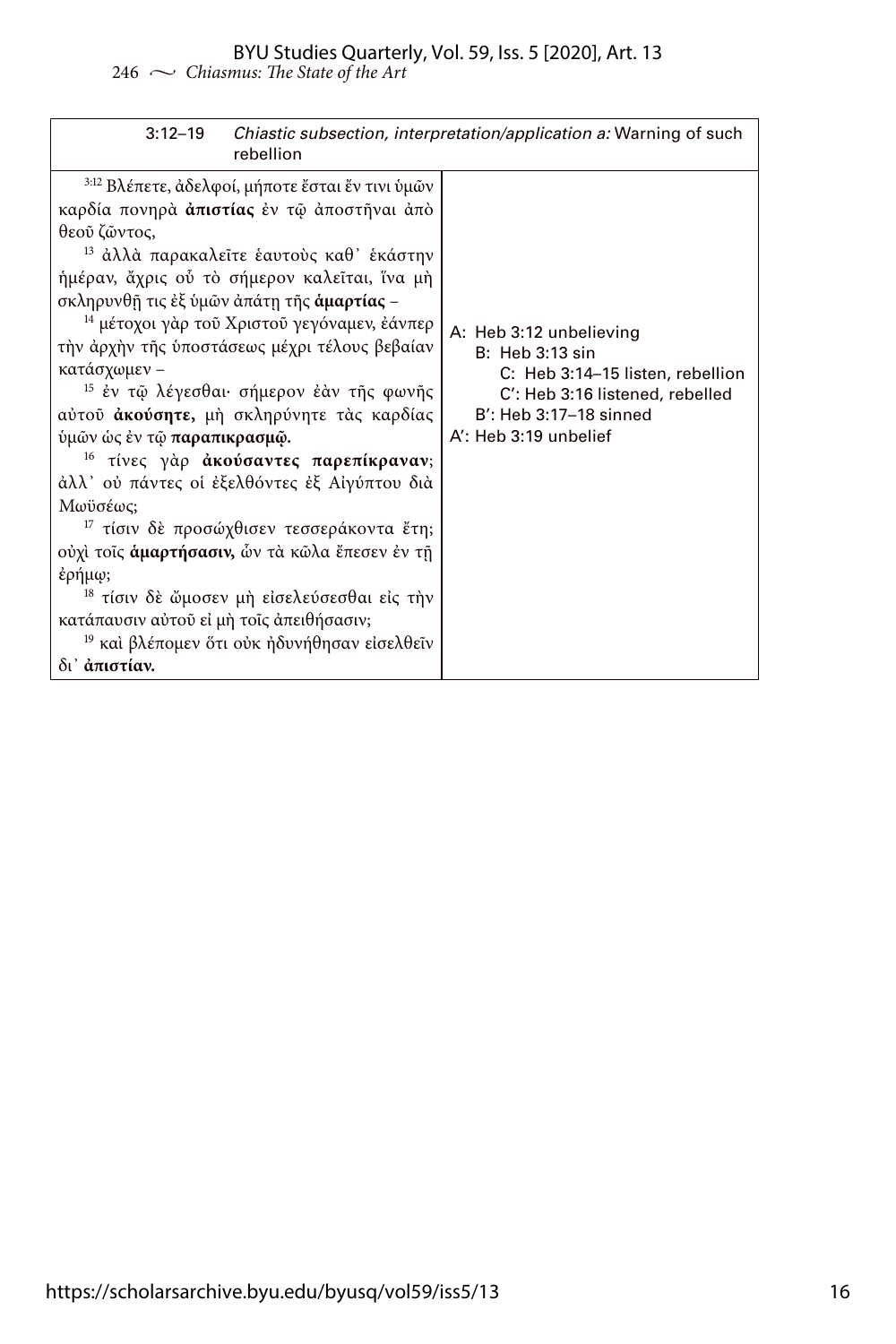#### *From "Linguistic Turn" to Anadiplosis Iterata*  $\sim$  247 Gelardini: The Enigma of a Structure

| $4:1 - 11$<br>Chiastic subsection, interpretation/application b: Thus, do not<br>miss to enter rest                                                                                                                                                                                                                                                                                                                                                                                                                                                                                                                                                                                                                                                                                                                                                                                                                                                                                                                                                                                                                                                                                                                                                                                                                                                                                                                     |                                                                                                                                                                                                             |  |
|-------------------------------------------------------------------------------------------------------------------------------------------------------------------------------------------------------------------------------------------------------------------------------------------------------------------------------------------------------------------------------------------------------------------------------------------------------------------------------------------------------------------------------------------------------------------------------------------------------------------------------------------------------------------------------------------------------------------------------------------------------------------------------------------------------------------------------------------------------------------------------------------------------------------------------------------------------------------------------------------------------------------------------------------------------------------------------------------------------------------------------------------------------------------------------------------------------------------------------------------------------------------------------------------------------------------------------------------------------------------------------------------------------------------------|-------------------------------------------------------------------------------------------------------------------------------------------------------------------------------------------------------------|--|
| 4:1 Φοβηθώμεν ούν, μήποτε καταλειπομένης<br>έπαγγελίας <b>είσελθεῖν εἰς τὴν κατάπαυσιν</b> αὐτοῦ<br>δοκῆ τις ἐξ ὑμῶν ὑστερηκέναι.<br>2 καὶ γάρ ἐσμεν εὐηγγελισμένοι καθάπερ<br>κάκεῖνοι· ἀλλ' οὐκ ἀφέλησεν ὁ λόγος τῆς ἀκοῆς<br>έκείνους μή συγκεκερασμένους τη πίστει τοΐς<br>ἀκούσασιν.<br>3 Είσερχόμεθα γάρ είς [τήν] κατάπαυσιν οί<br>πιστεύσαντες, καθώς εἴρηκεν· ώς ὤμοσα έν τῆ<br>όργη μου· εί είσελεύσονται είς την κατάπαυσίν<br>μου, καίτοι τῶν ἔργων ἀπὸ καταβολῆς κόσμου<br>γενηθέντων.<br>4 εἴρηκεν γάρ που περὶ τῆς ἑβδόμης οὕτως· καὶ<br>κατέπαυσεν ό θεός έν τη ήμέρα τη έβδόμη άπό<br>πάντων τῶν ἔργων αὐτοῦ,<br>5 και έν τούτω πάλιν· εί <b>είσελεύσονται</b> είς την<br>κατάπαυσίν μου.<br>6 έπει ούν άπολείπεται τινάς είσελθεῖν είς<br>αύτήν, καί οί πρότερον εύαγγελισθέντες ούκ<br>είσῆλθον δι' άπείθειαν,<br>7 πάλιν τινά δρίζει <b>ήμέραν</b> , σήμερον, έν Δαυίδ<br>λέγων μετά τοσούτον χρόνον, καθώς προείρηται·<br>σήμερον έὰν τῆς φωνῆς αὐτοῦ ἀκούσητε, μὴ σκλη-<br>ρύνητε τας καρδίας ύμών.<br>8 εί γάρ αύτους Ίησοῦς κατέπαυσεν, ούκ ἂν<br>περί ἄλλης έλάλει μετά ταῦτα ἡμέρας.<br>9 ἄρα ἀπολείπεται σαββατισμὸς τῷ λαῷ τοῦ<br>$θ$ εοῦ.<br>10 ο γάρ είσελθών είς την κατάπαυσιν αύτου<br>καί αύτός κατέπαυσεν άπό των έργων αύτου<br>ὥσπερ ἀπὸ τῶν ἰδίων ὁ θεός.<br>11 Σπουδάσωμεν οὖν είσελθεῖν εἰς ἐκείνην τὴν<br>κατάπαυσιν, ίνα μή έν τῷ αὐτῷ τις ὑποδείγματι<br>πέση της απειθείας. | A: Heb 4:1 enter his rest<br>B: Heb 4:2-4 rest, rested<br>$C:$ Heb 4:4 day<br>D: Heb 4:5 enter<br>$D'$ : Heb 4:6 enter<br>$C'$ : Heb 4:7 day<br>B': Heb 4:8-10 rested, rest<br>A': Heb 4:11 enter this rest |  |
| Hook words                                                                                                                                                                                                                                                                                                                                                                                                                                                                                                                                                                                                                                                                                                                                                                                                                                                                                                                                                                                                                                                                                                                                                                                                                                                                                                                                                                                                              | 4:7; 4:12 heart                                                                                                                                                                                             |  |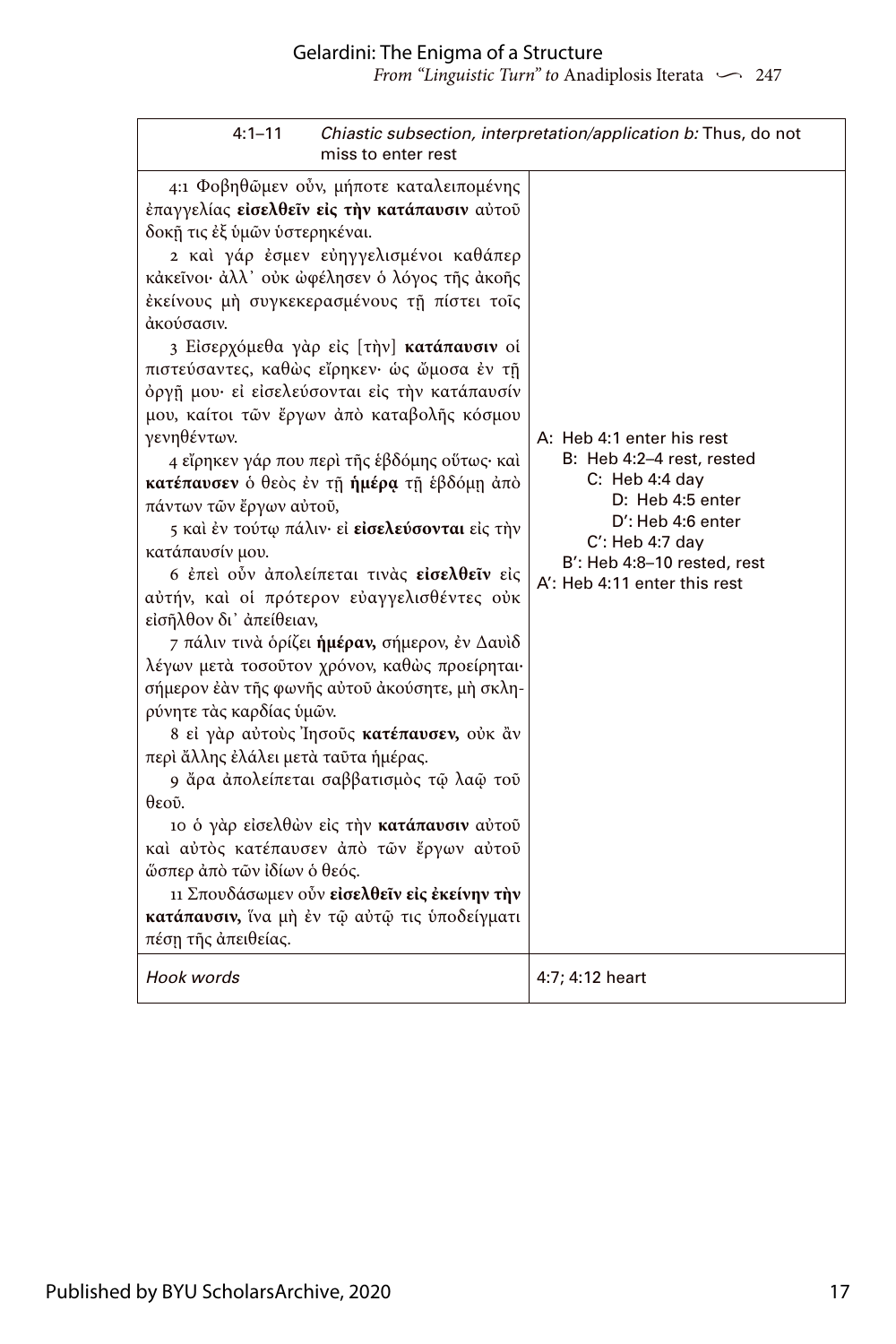| Chiastic transitional element: For nothing is hidden from the judg-<br>4:12-13<br>ing word of God <sup>c</sup>                                                                                                                                                                                                                                                                                                                                                                                                                                                                                                                                                                                                                                                                                                                                                                                                                                                                                                                                                                                                                                                                                                                                                                                                                                                                                                                                                                                                                                                                                                                                                       |                                                                                                                                                                                                                                                                 |  |  |
|----------------------------------------------------------------------------------------------------------------------------------------------------------------------------------------------------------------------------------------------------------------------------------------------------------------------------------------------------------------------------------------------------------------------------------------------------------------------------------------------------------------------------------------------------------------------------------------------------------------------------------------------------------------------------------------------------------------------------------------------------------------------------------------------------------------------------------------------------------------------------------------------------------------------------------------------------------------------------------------------------------------------------------------------------------------------------------------------------------------------------------------------------------------------------------------------------------------------------------------------------------------------------------------------------------------------------------------------------------------------------------------------------------------------------------------------------------------------------------------------------------------------------------------------------------------------------------------------------------------------------------------------------------------------|-----------------------------------------------------------------------------------------------------------------------------------------------------------------------------------------------------------------------------------------------------------------|--|--|
| <sup>4:12</sup> Ζῶν γὰρ <b>ὁ λόγος</b> τοῦ θεοῦ καὶ ἐνεργὴς καὶ<br>τομώτερος υπέρ πάσαν μάχαιραν δίστομον και διϊ-<br>κνούμενος ἄχρι μερισμοῦ ψυχῆς και πνεύματος,<br>άρμῶν τε καί μυελῶν, καί κριτικὸς <b>ἐνθυμήσεων</b><br>και έννοιών καρδίας·<br><sup>13</sup> καί ούκ έστιν κτίσις άφανής ένώπιον αύτοῦ,<br>πάντα δε γυμνά και τετραχηλισμένα τοϊς όφθαλ-<br>μοΐς αύτοῦ, πρὸς ὃν ἡμῖν <b>ὁ λόγος.</b>                                                                                                                                                                                                                                                                                                                                                                                                                                                                                                                                                                                                                                                                                                                                                                                                                                                                                                                                                                                                                                                                                                                                                                                                                                                           | A: Heb 4:12 the word<br>B: Heb 4:12 soul and spirit<br>B': Heb 4:12 desires and thoughts<br>A': Heb 4:13 the word                                                                                                                                               |  |  |
| Hook words                                                                                                                                                                                                                                                                                                                                                                                                                                                                                                                                                                                                                                                                                                                                                                                                                                                                                                                                                                                                                                                                                                                                                                                                                                                                                                                                                                                                                                                                                                                                                                                                                                                           | 4:12; 6:5 word of God                                                                                                                                                                                                                                           |  |  |
| Faithless sons <sup>d</sup><br>4:14-6:12 Section:                                                                                                                                                                                                                                                                                                                                                                                                                                                                                                                                                                                                                                                                                                                                                                                                                                                                                                                                                                                                                                                                                                                                                                                                                                                                                                                                                                                                                                                                                                                                                                                                                    |                                                                                                                                                                                                                                                                 |  |  |
| 4:14-5:10 Chiastic subsection, interpretation/application c: Faithless people<br>need high priest's redemptive interaction                                                                                                                                                                                                                                                                                                                                                                                                                                                                                                                                                                                                                                                                                                                                                                                                                                                                                                                                                                                                                                                                                                                                                                                                                                                                                                                                                                                                                                                                                                                                           |                                                                                                                                                                                                                                                                 |  |  |
| <sup>4:14</sup> Έχοντες οὖν άρχιερέα μέγαν διεληλυθότα<br>τούς ούρανούς, Ίησοῦν τὸν υἱὸν τοῦ θεοῦ, κρατῶ-<br>μεν της όμολογίας.<br>ού γάρ έχομεν άρχιερέα μή δυνάμενον<br>15<br>συμπαθήσαι ταΐς άσθενείαις ήμών, πεπειρασμένον<br>δε κατά πάντα καθ' όμοιότητα χωρις άμαρτίας.<br>16<br>προσερχώμεθα ούν μετά παρρησίας τῷ<br>θρόνφ της χάριτος, ίνα λάβωμεν έλεος και χάριν<br>εύρωμεν είς εύκαιρον βοήθειαν.<br><sup>5:1</sup> Πᾶς γὰρ <b>ἀρχιερεὺς ἐξ ἀνθρώπων</b> λαμβανό-<br>μενος ύπὲρ ἀνθρώπων καθίσταται τὰ πρὸς τὸν θεόν,<br>ΐνα προσφέρη δῶρά τε και θυσίας υπερ άμαρτιῶν,<br><sup>2</sup> μετριοπαθεΐν δυνάμενος τοΐς άγνοοῦσιν καί<br>πλανωμένοις, έπει και αύτος περίκειται άσθένειαν<br><sup>3</sup> καί δι' αύτήν όφείλει, καθώς περί τοῦ λαοῦ,<br>ούτως και περι αύτου προσφέρειν περι άμαρτιών.<br><sup>4</sup> καὶ <b>οὐχ ἑαυτῷ τις λαμβάνει τὴν τιμὴν</b> ἀλλὰ<br>καλούμενος ύπό τοῦ θεοῦ καθώσπερ καὶ Ἀαρών.<br><sup>5</sup> Ούτως καί <b>ο Χριστος ούχ έαυτον έδόξασεν</b><br>γενηθῆναι άρχιερέα άλλ' ὁ λαλήσας πρὸς αὐτόν·<br>υίός μου εἶ σύ, ἐγὼ σήμερον γεγέννηκά σε·<br><sup>6</sup> καθώς καί έν έτέρω λέγει· σύ ίερεύς είς τον<br>αίώνα κατά την τάξιν Μελχισέδεκ,<br>ὃς ἐν ταῖς ἡμέραις τῆς σαρκὸς αὐτοῦ δεήσεις<br>τε και ίκετηρίας πρός τον δυνάμενον σώζειν αυτον<br>έκ θανάτου μετά κραυγής ισχυράς και δακρύων<br>προσενέγκας και είσακουσθεις άπο της εύλαβείας,<br><sup>8</sup> καίπερ ὢν υἱός, <b>ἔμαθεν</b> ἀφ' ὦν ἔπαθεν τὴν<br>ύπακοήν,<br><sup>9</sup> και τελειωθεις έγένετο πάσιν τοΐς υπακούου-<br>σιν αύτῷ αἴτιος σωτηρίας αἰωνίου,<br><sup>10</sup> προσαγορευθείς ύπό τοῦ θεοῦ ἀρχιερεύς<br>κατά την τάξιν Μελχισέδεκ. | A: Heb 4:14 high priest<br>B: Heb 4:15-16 suffer with<br>C: Heb 5:1-4 high priest taken<br>from men does not take<br>honor on his own<br>C': Heb 5:5-6 Christ did not<br>glorify himself as high priest<br>B': Heb 5:7-8 suffered<br>A': Heb 5:9-10 high priest |  |  |

https://scholarsarchive.byu.edu/byusq/vol59/iss5/13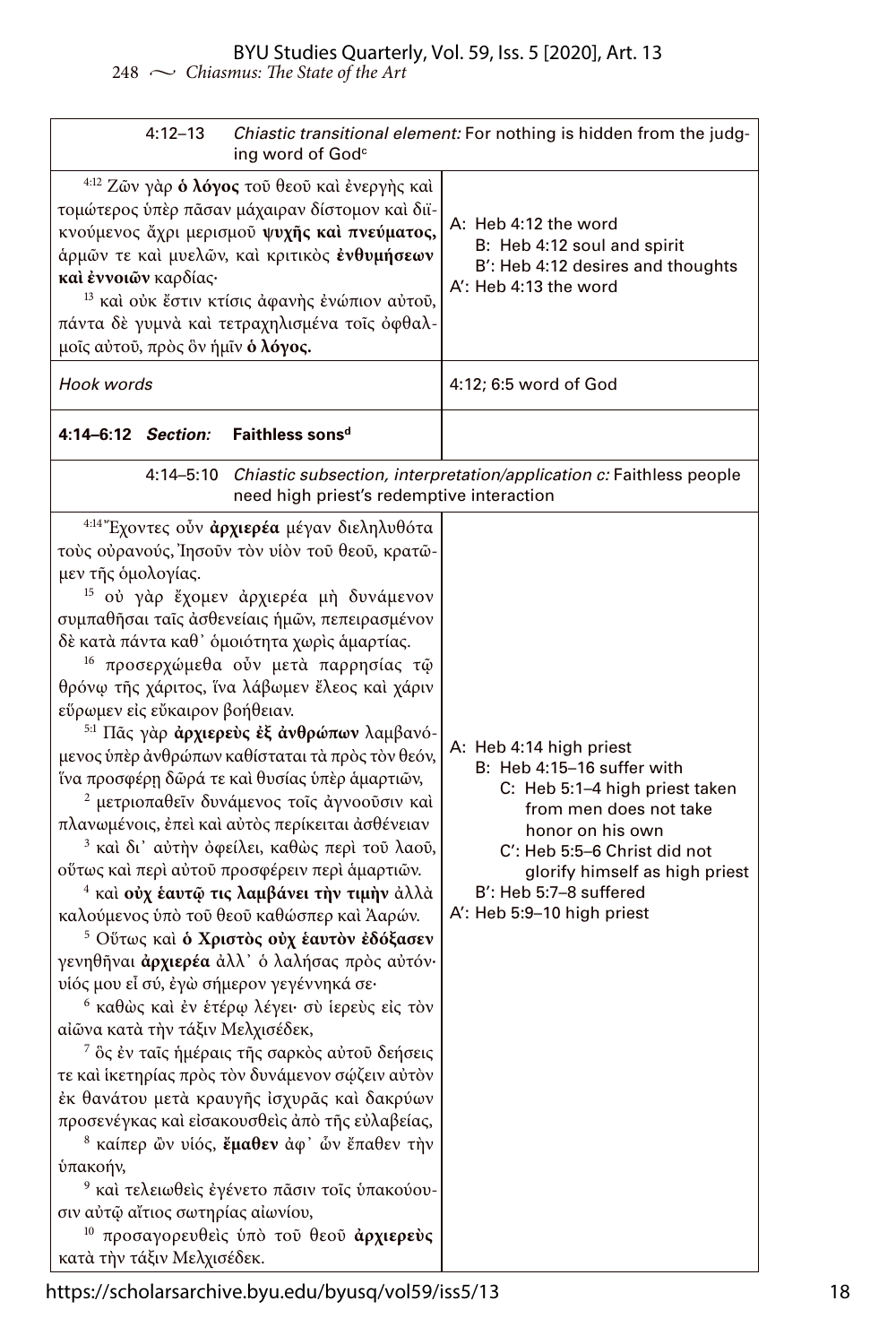| 5:11-6:12 Chiastic subsection, interpretation/application d: Repeated sin<br>after such redemption leaves only godly judgment |                                                                                                                                                                                                                                                                                                                                                                                                                                                                                                                                                                                                                                                                                                                                                                                                                                                                                                                                                                                                                                                                                                                                                                                                                                                                                                                                                                                                                                                                                                                                                                                                                                                                                                                                                                                                                                                                                                                                                                                                                                                                                                                                                                             |                                                                                                                                                                                                                                               |
|-------------------------------------------------------------------------------------------------------------------------------|-----------------------------------------------------------------------------------------------------------------------------------------------------------------------------------------------------------------------------------------------------------------------------------------------------------------------------------------------------------------------------------------------------------------------------------------------------------------------------------------------------------------------------------------------------------------------------------------------------------------------------------------------------------------------------------------------------------------------------------------------------------------------------------------------------------------------------------------------------------------------------------------------------------------------------------------------------------------------------------------------------------------------------------------------------------------------------------------------------------------------------------------------------------------------------------------------------------------------------------------------------------------------------------------------------------------------------------------------------------------------------------------------------------------------------------------------------------------------------------------------------------------------------------------------------------------------------------------------------------------------------------------------------------------------------------------------------------------------------------------------------------------------------------------------------------------------------------------------------------------------------------------------------------------------------------------------------------------------------------------------------------------------------------------------------------------------------------------------------------------------------------------------------------------------------|-----------------------------------------------------------------------------------------------------------------------------------------------------------------------------------------------------------------------------------------------|
|                                                                                                                               | <sup>5:11</sup> Περί οὖ πολύς ήμῖν ὁ λόγος καὶ δυσερμήνευ-<br>τος λέγειν, έπει νωθροί γεγόνατε ταΐς άκοαΐς.<br><sup>12</sup> καί γάρ όφείλοντες εἶναι διδάσκαλοι διά τον<br>χρόνον, πάλιν χρείαν έχετε τοῦ διδάσκειν ὑμᾶς<br>τινά τά στοιχεία της άρχης των λογίων του θεού<br>και γεγόνατε χρείαν έχοντες γάλακτος [και] ού<br>στερεᾶς τροφῆς.<br><sup>13</sup> πᾶς γὰρ ὁ μετέχων γάλακτος ἄπειρος λόγου<br>δικαιοσύνης, νήπιος γάρ έστιν·<br><sup>14</sup> τελείων δέ έστιν ή στερεά τροφή, τῶν διά τὴν<br>έξιν τα αίσθητήρια γεγυμνασμένα εχόντων πρός<br>διάκρισιν καλοῦ τε καὶ κακοῦ.<br><sup>6:1</sup> Διὸ ἀφέντες τὸν τῆς ἀρχῆς τοῦ Χριστοῦ<br>λόγον έπι την τελειότητα φερώμεθα, μη πάλιν<br>θεμέλιον καταβαλλόμενοι μετανοίας άπό νεκρών<br>έργων και πίστεως έπι θεόν,<br><sup>2</sup> βαπτισμῶν διδαχῆς ἐπιθέσεώς τε χειρῶν, ἀνα-<br>στάσεώς τε νεκρών και κρίματος αίωνίου.<br><sup>3</sup> και τούτο ποιήσομεν, έάνπερ έπιτρέπη ο θεός.<br><sup>4</sup> Αδύνατον γάρ τούς άπαξ φωτισθέντας, γευ-<br>σαμένους τε της δωρεάς της έπουρανίου και μετό-<br>χους γενηθέντας πνεύματος άγίου 5 και καλόν<br>γευσαμένους θεοῦ ρημα δυνάμεις τε μέλλοντος<br>αίῶνος 6 και παραπεσόντας, πάλιν ανακαινίζειν είς<br>μετάνοιαν, άνασταυρούντας έαυτοίς τον υίον τού<br>θεού και παραδειγματίζοντας.<br><sup>7</sup> γῆ γὰρ ἡ πιοῦσα τὸν ἐπ' αὐτῆς ἐρχόμενον<br>πολλάκις ύετον και τίκτουσα βοτάνην εύθετον<br>έκείνοις δι' οΰς καί γεωργεῖται, μεταλαμβάνει<br>εύλογίας άπό τοῦ θεοῦ·<br><sup>8</sup> εκφέρουσα δε άκάνθας και τριβόλους, άδόκι-<br>μος και κατάρας έγγύς, ής το τέλος είς καῦσιν.<br><sup>9</sup> Πεπείσμεθα δὲ περὶ ὑμῶν, ἀγαπητοί, τὰ κρείσ-<br>σονα και έχόμενα σωτηρίας, εί και ούτως λαλούμεν.<br><sup>10</sup> ού γάρ ἄδικος ο θεος έπιλαθέσθαι τού<br>έργου ύμών και της άγάπης ής ενεδείξασθε είς<br>τὸ ὄνομα αὐτοῦ, διακονήσαντες τοῖς ἁγίοις καί<br>διακονοῦντες.<br><sup>11</sup> έπιθυμούμεν δε έκαστον ύμών την αύτην<br>ένδείκνυσθαι σπουδήν πρὸς τὴν πληροφορίαν τῆς<br>έλπίδος ἄχρι τέλους,<br><sup>12</sup> ΐνα μή <b>νωθροί</b> γένησθε, μιμηταί δε των διά<br>πίστεως και μακροθυμίας κληρονομούντων τας<br>έπαγγελίας.<br>Hook words | A: Heb 5:11 sluggish<br>B: Heb 5:12-14 beginning<br>$C:$ Heb 6:1-3 works<br>D: Heb 6:4-6 tasted once<br>D': Heb 6:7-8 drank often<br>C': Heb 6:9-10 work<br>B': Heb 6:11 end<br>A': Heb 6:12 sluggish<br>6:12; 6:15 perseverance, persevering |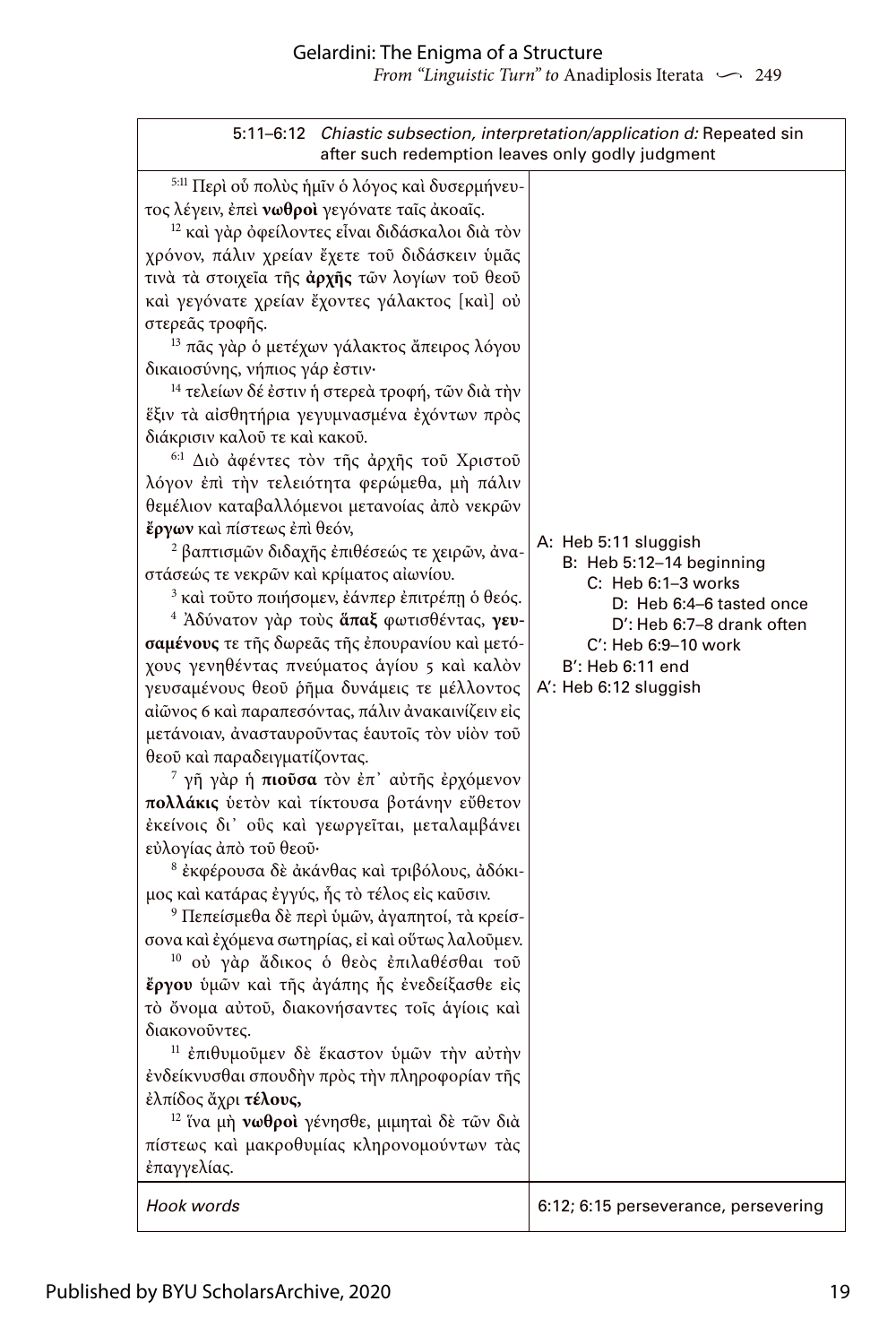250 v *Chiasmus: The State of the Art*

| $6:13 - 20$<br><i>Chiastic transitional element:</i> Thus, hold on to God's oath given to Abraham                                                                                                                                                                                                                                                                                                                                                                                                                                                                                                                                                                                                                                                                                                                                                                                                                                                                                                           |                                                                                                                                                    |  |  |
|-------------------------------------------------------------------------------------------------------------------------------------------------------------------------------------------------------------------------------------------------------------------------------------------------------------------------------------------------------------------------------------------------------------------------------------------------------------------------------------------------------------------------------------------------------------------------------------------------------------------------------------------------------------------------------------------------------------------------------------------------------------------------------------------------------------------------------------------------------------------------------------------------------------------------------------------------------------------------------------------------------------|----------------------------------------------------------------------------------------------------------------------------------------------------|--|--|
| that reaches behind the curtain <sup>e</sup>                                                                                                                                                                                                                                                                                                                                                                                                                                                                                                                                                                                                                                                                                                                                                                                                                                                                                                                                                                |                                                                                                                                                    |  |  |
| <sup>6:13</sup> Τῷ γὰρ Ἀβραὰμ ἐπαγγειλάμενος ὁ θεός,<br>έπει κατ' ούδενος είχεν μείζονος ομόσαι, ώμοσεν<br>καθ' έαυτοῦ<br><sup>14</sup> λέγων· εἰ μὴν εὐλογῶν εὐλογήσω σε καὶ πλη-<br>θύνων πληθυνῶ σε·<br>15<br>καί ούτως μακροθυμήσας επέτυχεν της<br>έπαγγελίας.<br><sup>16</sup> ἄνθρωποι γάρ κατά τοῦ μείζονος <b>όμνύουσιν,</b><br>καὶ πάσης αὐτοῖς ἀντιλογίας πέρας εἰς βεβαίωσιν<br>ό ὄρκος·<br><sup>17</sup> έν ὧ περισσότερον βουλόμενος ὁ θεὸς ἐπι-<br>δεΐξαι τοΐς κληρονόμοις της έπαγγελίας το άμε-<br>τάθετον τῆς βουλῆς αὐτοῦ ἐμεσίτευσεν ὅρκῳ,<br><sup>18</sup> ΐνα διά δύο πραγμάτων άμεταθέτων, έν<br>οίς αδύνατον ψεύσασθαι [τον] θεόν, ισχυραν<br>παράκλησιν έχωμεν οί καταφυγόντες κρατήσαι<br>τῆς προκειμένης ἐλπίδος·<br><sup>19</sup> ἣν ώς ἄγκυραν ἔχομεν τῆς ψυχῆς ἀσφαλῆ τε<br>και βεβαίαν και είσερχομένην είς το εσώτερον τού<br>καταπετάσματος,<br><sup>20</sup> ὅπου πρόδρομος ὑπὲρ ἡμῶν εἰσῆλθεν Ἰησοῦς,<br>κατά την τάξιν Μελχισέδεκ άρχιερεύς γενόμενος<br>είς τὸν αἰῶνα. | A: Heb 6:13 God<br>B: Heb 6:13 promised Abraham<br>C: Heb 6:13 swore<br>C': Heb 6:16 swear<br>B': Heb 6:17 heirs of promise<br>A': Heb 6:18-20 God |  |  |
| Hook words                                                                                                                                                                                                                                                                                                                                                                                                                                                                                                                                                                                                                                                                                                                                                                                                                                                                                                                                                                                                  | 6:20; 7:1 Melchizedek                                                                                                                              |  |  |

#### *Notes to the Readings*

a. Lexeme occurring only in the transitional elements Heb 3:1–6 and 12:1–3: witness, witnesses (Heb 3:5; 12:1).

b. Lexemes occurring only in the sections Heb 3:7–4:11 and 11:4–40: Egypt (Heb 3:16; 11:26, 27), disobedient/disobedience (Heb 3:18; 4:6, 11; 11:31), David (Heb 4:7; 11:32), saw (Heb 3:9; 11:5, 13, 23), wilderness (Heb 3:8, 17; 11:38), foundation (Heb 4:3; 11:11), left (Heb 4:1; 11:27), people of God (Heb 4:9; 11:25), fall (Heb 3:17; 4:11; 11:30), wander (Heb 3:10; 11:38), come short (Heb 4:1; 11:37), be afraid (Heb 4:1; 11:23, 27).

c. Lexemes occurring only in the transitional elements Heb 4:12–13 and 11:1–3: invisible/visible (Heb 4:13; 11:3), word of God (Heb 4:12; 11:3).

d. Lexemes occurring only in the sections Heb 4:14–6:12 and 10:24–39: love (Heb 6:10; 10:24), judgment (Heb 6:2; 10:27), Son of God (Heb 4:14; 6:6; 10:29), enlightened (Heb 6:4; 10:32), need (Heb 5:12; 10:36).

e. Lexeme occurring only in the transitional elements Heb 6:13–20 and 10:19–23: curtain (Heb 6:19; 10:20).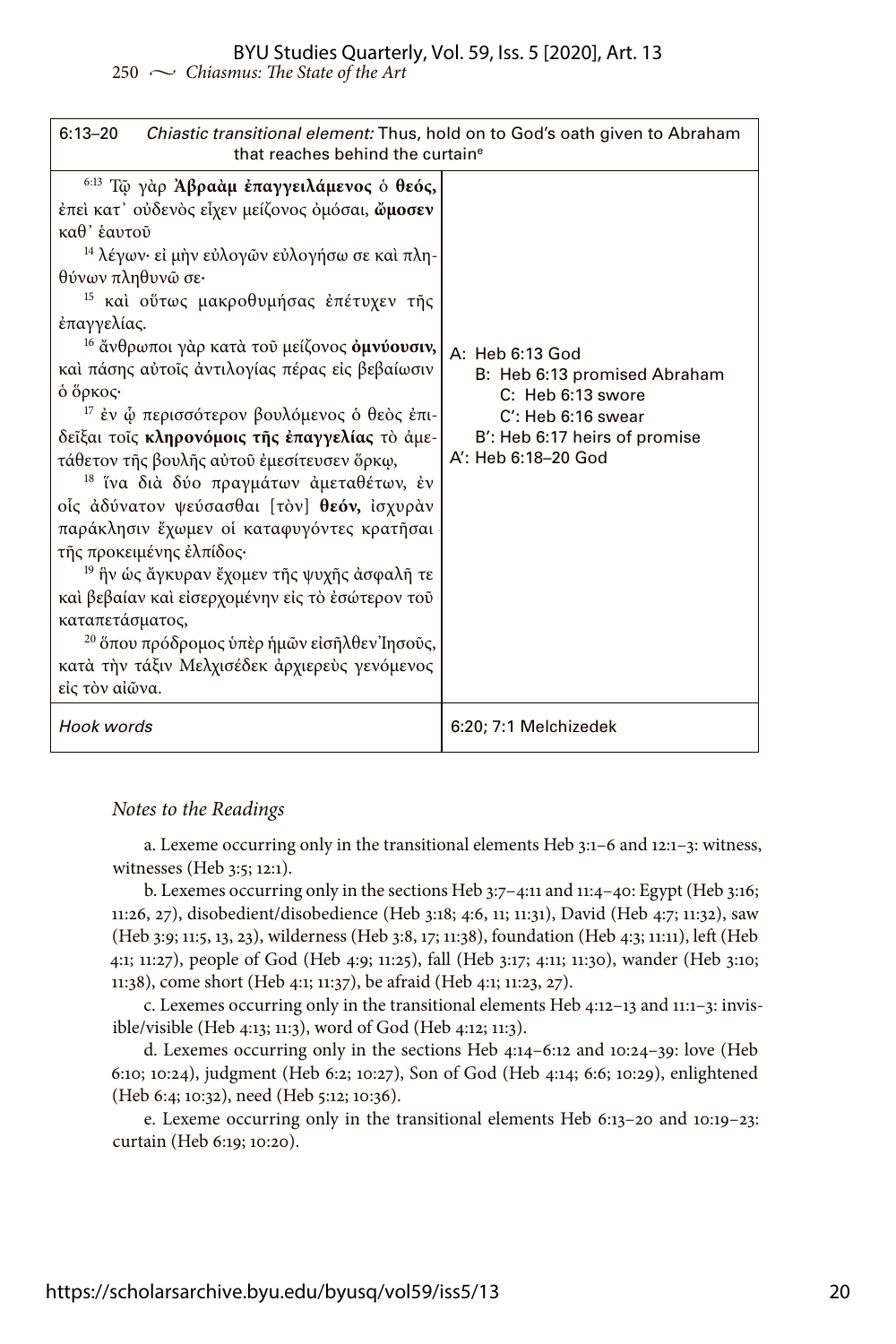## *Main Theological Emphasis and Interpretation*

*The Center in Section C*: The logic of a concentric structure necessarily unfolds from its center. Unlike Vanhoye, I locate the center not in Heb 9:11, with Christ's high priesthood,<sup>65</sup> but instead in Heb 8:7-13 (9:10), which contains God's promise of a covenant renewal as expressed in the longest quotation of the Hebrew Bible in the New Testament from Jer 31:31–34. Contrary to the opinions of Neeley (Heb 10:19–13:21), Guthrie (Heb 12:18–24), and Westfall (Heb 12:1–28), moreover, the center proposed here does not lie either in Hebrews 12, which issues the invitation to approach the heavenly sanctuary.<sup>66</sup> From a pragmatic point of view, we could consider locating the center in Hebrews 12—indeed plausible and commend the latter three scholars for their analyses. Yet from a logical, structural point of view, the center must lie in Hebrews 8 in which God and not the Son promises a new covenant. This proposal in turn disqualifies a center in Hebrews 9. Rhetorically speaking, this center forms the logical and necessary precondition for the appointment of the Son as mediator and for the invitation to the addressees to approach God's throne in the aftermath of the high priest's atoning endeavor. Hence, rather than judging either the one or the other proposed center as flawed, we can—based on the insights from the "linguistic turn"—distinguish the center in Hebrews 12 as the pragmatic and therefore paraenetic one, yet the center in Hebrews 8 as the logical, structural, and therefore theological center. This approach not only allows an interpretative comparison of sister paragraphs but also generates the hermeneutical key that allows us to place all the parts of the book into a logical and coherent whole:

*Main Section C*: This central section speaks of a new covenant inaugurated by God and mediated by Christ. Hence, God, the central persona and considered more important than the Son, initiates the covenant renewal. We can confirm this when analyzing the semantic inventory related to God, which appears slightly higher than that related to the Son. Commentators frequently neglect this fact. Along with the new covenant, this section describes the new—actually old and original (see Exod 25:40 in Heb 8:5)—celestial cult institution. Beautifully reflected in the mountain-like-shaped climactic structure, the passage relates the new covenant to the celestial mount Zion.

*Relation of Main Section C with B:* Chiasm serves not merely an ornamental function, but rather, its power lies in the potential to unify what seems incompatible.<sup>67</sup> In this chiastic sense, the relation of B-covenant breaking—with C—covenant renewal—appears logical. Both of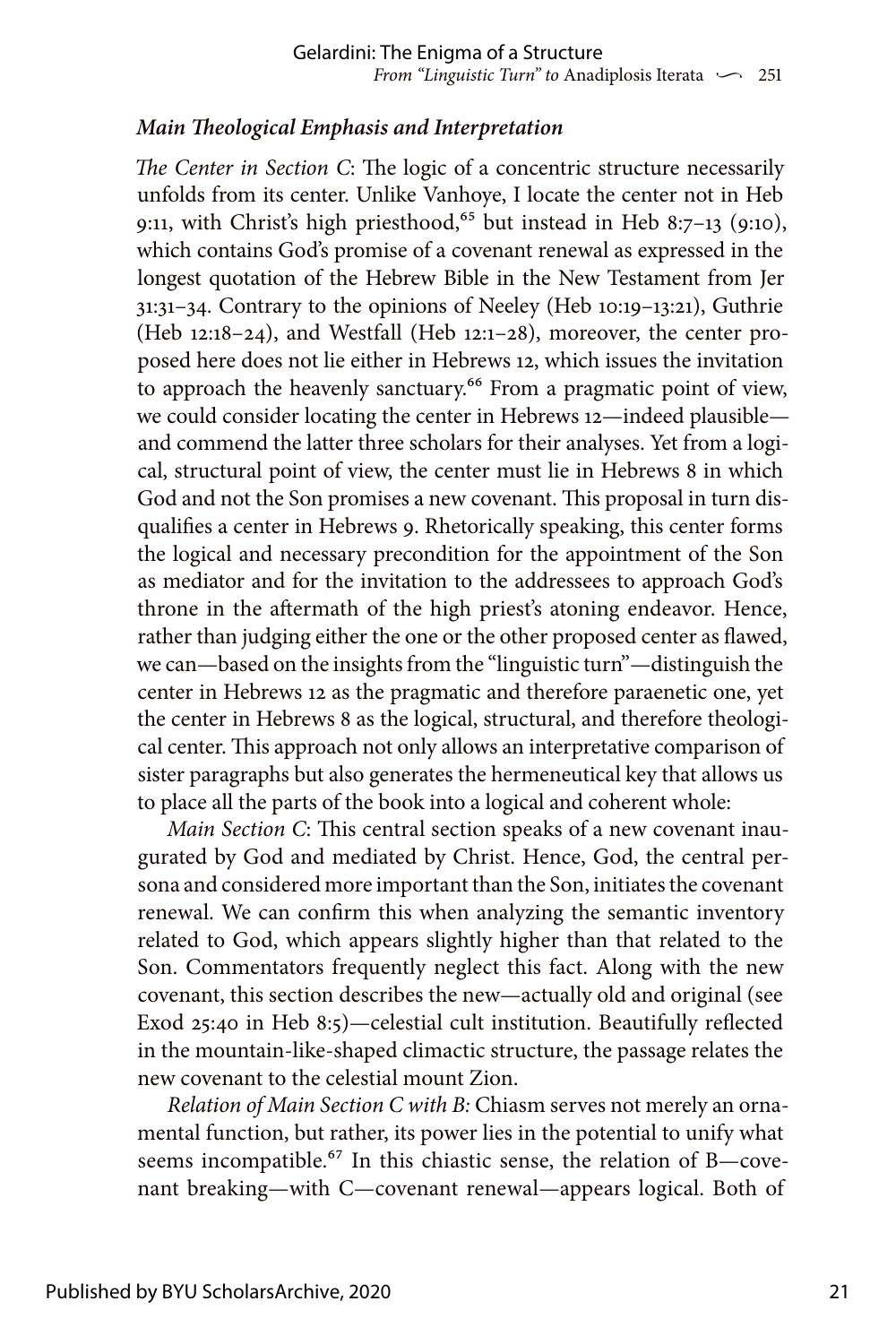the long quotations related to the Hebrew Bible express well-established polar concepts in early Jewish texts, liturgy, and culture.<sup>68</sup>

*Relation of Main Section B with A*: I did not immediately perceive the relation of B with A, and only extensive intertextual search made clear to me that Kadesh-Barnea finally ends the renewed Sinai covenant on account of the people's sin. This one final sin in a series of ten (Num 14:22; cf. also Pss 78; 106), appears most similar to the idolatry with the golden calf committed at Sinai in Exodus 32–34. This context makes plain that the existence of angels occurs as the natural consequence of God's absence (Exod 33:2–3). Haggadic literature from the first century on widely reflects not only the danger that angels of revenge present for the people but also Moses' saving role. This narrative structure interlocks Hebrews with the narrative matrix of the Hebrew Bible, it further confers Moses' office upon Jesus, and vice-versa relates the intended listener to the fathers of the Hebrew Bible.

*Relation of Main Section A with B*ʹ: The understanding of section A leads smoothly over to Bʹ. The faithful fathers and mothers (in past and present) become entitled as "witnesses." This legal term makes clear that their mentioning before God by Moses in the golden calf pericope (Exod 32:13–14) helps to save the lives of the sinful people. Likewise, the protecting and even salvific function of the faithful fathers in the interests of the sinful people appears also as a well-established motive in Hellenistic-Jewish, protorabbinic, and rabbinic literature, beginning with the writings of Philo (see, for instance, *Praem*. 166).

*Relation of Main Section B'* with  $A'$ : In the latter section  $(= A')$ , we see the sons invited to the celestial cult and ethically and legally equipped for an existence under a renewed covenant. I have argued elsewhere that the location of the cult in heaven does not serve supersessionist needs, but rather, liturgical (for instance, the fast day of *Tisha be-Av*) and/or historical reasons (for instance, the destruction of the second temple in the year 70 C.E., which implies God's absence on earth and consolidates the broken covenant) might have necessitated this rhetorical strategy.<sup>69</sup> In making up for the earthly loss, the author invites his addressees to the one remaining legitimate temple, according to Exod 25:40, which is quoted in Heb 8:5, the celestial and original one to which God withdraws from earth in times of broken covenants. He takes them there step by step and relativizes possible apprehensions while at the same time empowering them mentally and spiritually to transcend their experiences of a disheartening present.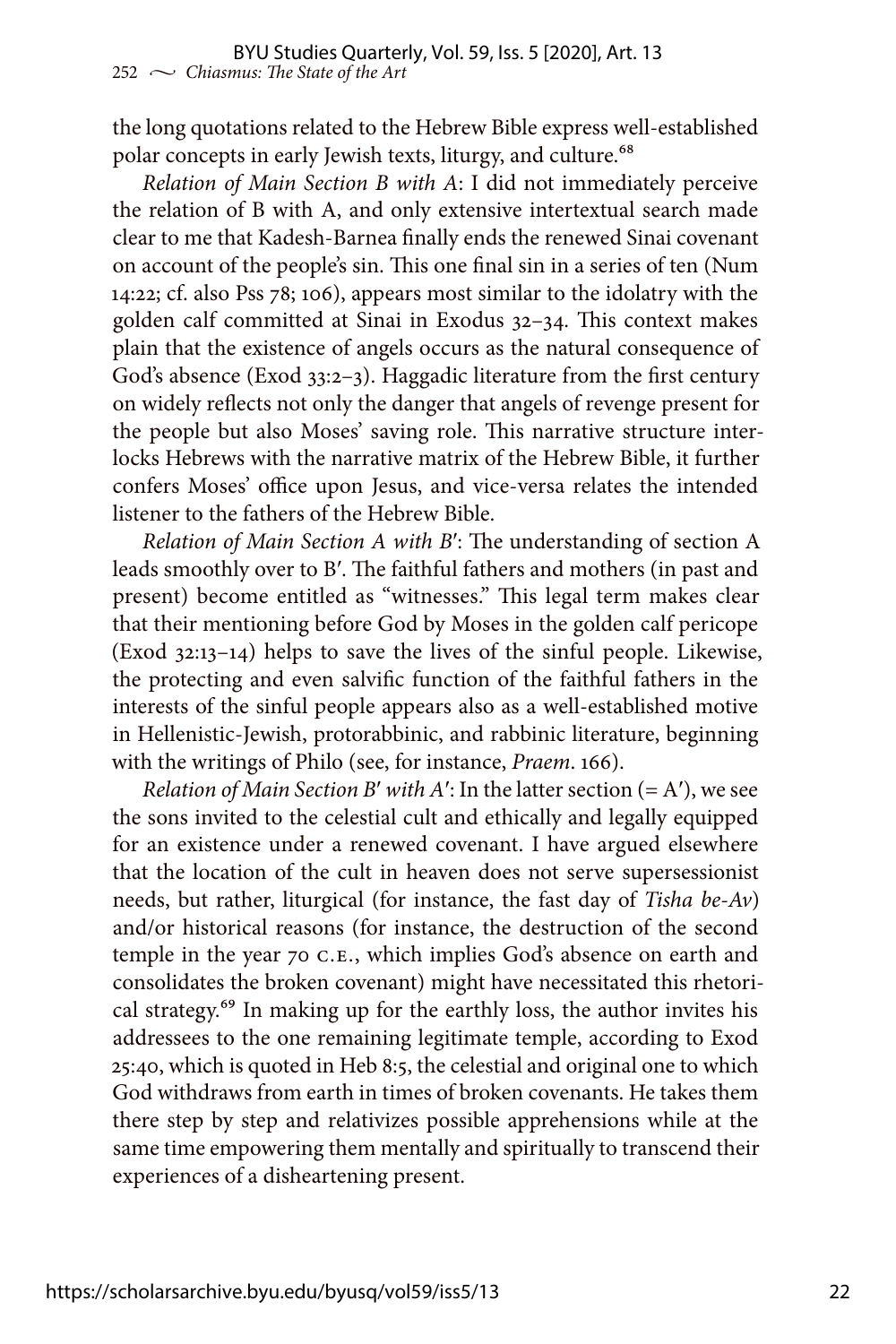Gabriella Gelardini is professor of Christianity, Religion, Worldview, and Ethics at Nord University in Norway. Her areas of research are the New Testament and its Jewish and Greco-Roman Contexts, as well as Flavius Josephus. She is particularly interested in the Epistle to the Hebrews along with the ancient synagogue, in the Gospel of Mark along with ancient military, and also in ancient Jewish and Greco-Roman literature. New Testament exegesis, and in this context especially the works of Albert Vanhoye on Hebrews, sensitized her to the concept of symmetries in ancient texts. The knowledge of this has had a profound influence on her view of ancient texts and texts in general. Among her publications are: *Hebrews: Contemporary Methods—New Insights* (ed. 2005), "Verhärtet eure Herzen nicht": Der Hebräer, eine Synagogenhomilie zu Tischa be-Aw (2007), *Christus Militans: Studien zur politisch-militärischen Semantik im Markusevangelium vor dem Hintergrund des ersten jüdisch-römischen Krieges* (2016), and *Hebrews in Contexts* (ed. 2016).

This article was originally published in *HTR* 102:1 (2009): 51-73. I would like to thank John W. Welch, whose first edited volume on *Chiasmus in Antiquity* had stimulated my research on the structure of Hebrews, for the invitation to contribute to this second collection. I am moreover grateful to Cambridge University Press for the permission to reprint this article, which I make available here in a lightly revised and updated version.

#### *Notes*

1. Albert Vanhoye, *La structure littéraire de l'épître aux Hébreux*, 2d ed. (Paris: De Brouwer, 1976).

2. See Christoph Helferich, *Geschichte der Philosophie: Von den Anfängen bis zur Gegenwart und östliches Denken*, 2d ed. (Stuttgart: Metzler, 1992), 381–89; Siv Bublitz, *Der "linguistic turn" der Philosophie als Paradigma der Sprachwissenschaft: Untersuchungen zur Bedeutungstheorie der linguistischen Pragmatik*, Internationale Hochschulschriften 116 (Münster: Waxmann, 1994), 1–11.

3. Ferdinand de Saussure, *Cours de linguistique Générale*, ed. Charles Bally and Albert Sechehaye (Paris: Payot, 1916).

4. Roland Barthes, *Le plaisir du texte* (Paris: Seuil, 1973).

5. Algirdas Julien Greimas, *Sémantique structurale* (Paris: Larousse, 1966).

6. Vladimir Yakovlevich Propp, *Morfologija skazki* (Leningrad: Academia, 1928).

7. Claude Lévi-Strauss, *Anthropologie structurale*, 2 vols. (Paris: Plon, 1958, 1973).

8. Umberto Eco, *A Theory of Semiotics* (Bloomington, Ind.: Indiana University Press, 1976).

9. Friederike Rese, Frank Heidermanns, and Johann Figl, "Strukturalismus," *RGG4* 7:1781–84; John Barton, "Structuralism," *ABD* 6:214–17; Ute Daniel, *Kompendium Kulturgeschichte: Theorien, Praxis, Schlüsselwörter*, Suhrkamp Taschenbuch Wissenschaft 1523 (Frankfurt a.M.: Suhrkamp, 2001), 120–38.

10. Daniel, *Kompendium Kulturgeschichte*, 138–49; Petra Gehring, "Poststrukturalismus," *RGG4* 6:1518–19; Mathias Richter, "Poststrukturalismus," in *Metzler-Philosophie-Lexikon: Begriffe und Definitionen*, ed. Peter Prechtl and Franz-Peter Burkard (Stuttgart: Metzler, 1996), 407–8.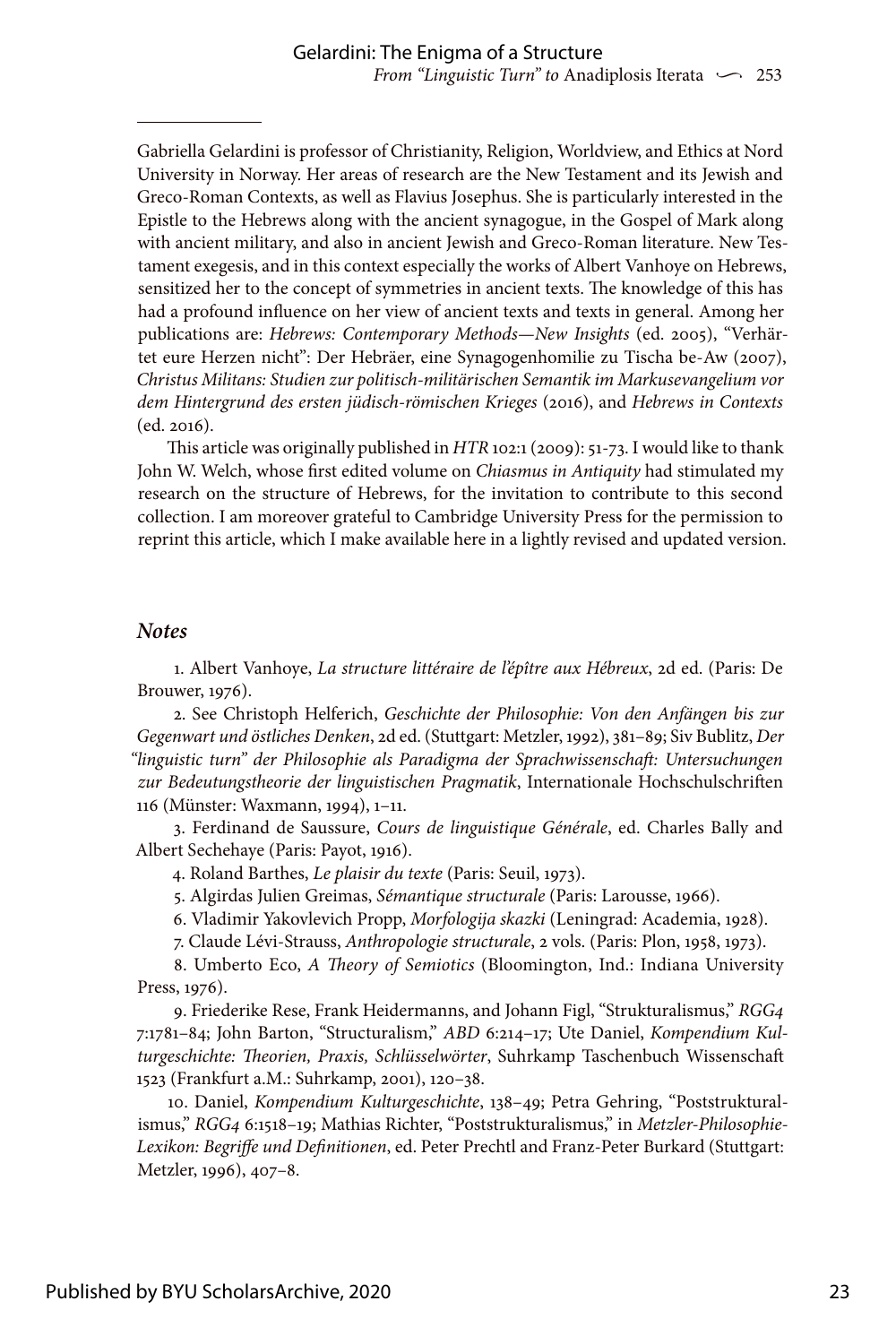11. Doris Bachmann-Medick, *Cultural Turns: Neuorientierungen in den Kulturwissenschaften*, Rowohlts Enzyklopädie, Rororo 55675 (Reinbek b.H.: Rowohlt Taschenbuch Verlag, 2006).

12. Thomas Söding, *Wege der Schriftauslegung: Methodenbuch zum Neuen Testament* (Freiburg i.B.: Herder, 1998), 54–80.

13. Friedrich Bleek, *Der Brief an die Hebräer: Erläutert durch Einleitung, Übersetzung und fortlaufenden Commentar*, 2 vols. (Berlin: Dümmler, 1828–1840).

14. Franz Overbeck, "Zur Geschichte des Kanons: Zwei Abhandlungen," in *Schriften bis 1880*, Franz Overbeck: Werke und Nachlaß 2, in collaboration with Marianne Stauffacher-Schaub, ed. Ekkehard W. Stegemann and Rudolf Brändle (Stuttgart: Metzler, 1994), 379–538, esp. 393.

15. For a comprehensive and most up-to-date survey of the history of Hebrews research, see Gabriella Gelardini, *"Verhärtet eure Herzen nicht": Der Hebräer, eine Synagogenhomilie zu Tischa be-Aw*, BINS 83 (Leiden: Brill, 2007), 11–77.

16. F. Thien, "Analyse de l'épître aux Hébreux," *Revue Biblique Internationale* 11 (1902): 74–86.

17. Léon Vaganay, "Le plan de l'épître aux Hébreux," in *Mémorial Lagrange: Cinquantenaire de l'École biblique et archéologique française de Jérusalem* (15 novembre 1890–15 novembre 1940) (Paris: Gabalda, 1940), 269–77.

18. Albert Descamps, "La structure de l'épître aux Hébreux," *Revue diocésaine de Tournai* 9 (1954): 251–58, 333–38.

19. Rafael Gyllenberg, "Die Komposition des Hebräerbriefs," *SEÅ* 22/23 (1957/1958): 137–47.

20. Vanhoye, *La structure littéraire de l'épître aux Hébreux*.

21. Louis Dussaut, *Synopse structurelle de l'épître aux Hébreux: Approche d'analyse structurelle* (Paris: Cerf, 1981).

22. Biblical Archaeology Society, ed., *Who's Who in Biblical Studies and Archaeology*, 2d ed. (Washington: Biblical Archaeology Society, 1993), 307.

23. Ernst Käsemann, *Das wandernde Gottesvolk: Eine Untersuchung zum Hebräerbrief*, FRLANT 55 (Göttingen: Vandenhoeck & Ruprecht, 1939).

24. Otto Michel presided over this thirteenth volume of the series Kritischexegetischer Kommentar über das Neue Testament for almost forty years. *Der Brief an die Hebräer*, KEK 13, 7th ed. (Göttingen: Vandenhoeck & Ruprecht, 1975).

25. Wolfgang Nauck, "Zum Aufbau des Hebräerbriefes," in *Judentum, Urchristentum, Kirche: Festschrift für Joachim Jeremias*, ed. Walther Eltester, BZNW 26 (Berlin: Töpelmann, 1960), 199–206.

26. Erich Gräßer published widely on the Book of Hebrews; his most comprehensive work, though, remains his commentary, An die Hebräer, 3 vols., EKKNT 17 (Zürich: Benziger; Neukirchen-Vluyn: Neukirchener, 1990–1997).

27. George W. Buchanan, *To the Hebrews: Translation, Comment and Conclusions*, AB 36 (Garden City, N.Y.: Doubleday, 1972).

28. Harold W. Attridge, *The Epistle to the Hebrews: A Commentary on the Epistle to the Hebrews*, Hermeneia (Philadelphia, Pa.: Fortress, 1989).

29. Craig R. Koester, *Hebrews: A New Translation with Introduction and Commentary*, AB 36 (New York: Doubleday, 2001).

30. Linda Lloyd Neeley, "A Discourse Analysis of Hebrews," *Occasional Papers in Translation and Textlinguistics* 3–4 (1987): 1–146.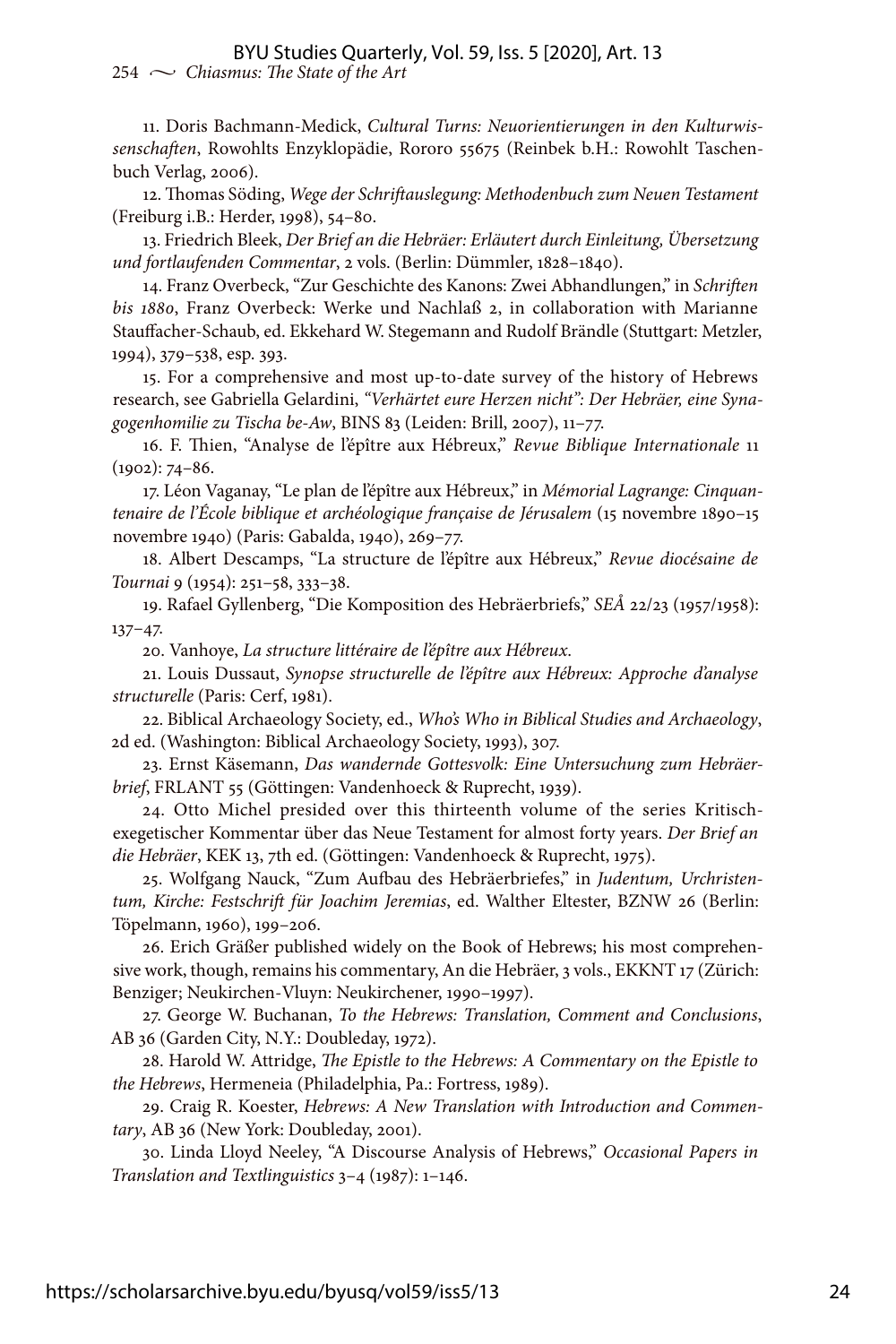31. George H. Guthrie, *The Structure of Hebrews: A Text-Linguistic Analysis*, Biblical Studies Library (Grand Rapids, Mich.: Baker, 1998).

32. Kenneth Schenck, *Understanding the Book of Hebrews: The Story Behind the Sermon* (Louisville, Ky.: Westminster John Knox, 2003).

33. Cynthia Long Westfall, *A Discourse Analysis of the Letter to the Hebrews: The Relationship between Form and Meaning*, LNTS 297 (London: T&T Clark International, 2005).

34. John Paul Heil, *Hebrews: Chiastic Structures and Audience Response*, CBQMS 46 (Washington: Catholic Biblical Association of America, 2010).

35. John Dunnill, *Covenant and Sacrifice in the Letter to the Hebrews*, SNTSMS 75 (Cambridge: Cambridge University Press, 1992).

36. David A. deSilva, *Perseverance in Gratitude: A Socio-Rhetorical Commentary on the Epistle "to the Hebrews"* (Grand Rapids, Mich.: Eerdmans, 2000).

37. Ellen Bradshaw Aitken, "Portraying the Temple in Stone and Text: The Arch of Titus and the Epistle to the Hebrews," in *Hebrews: Contemporary Methods, New Insights*, ed. Gabriella Gelardini, BINS 75 (Leiden: Brill, 2005), 131–48.

38. Mary Rose D'Angelo, "Hebrews," in *The Women's Bible Commentary*, ed. Carol A. Newsom and Sharon H. Ringe (Louisville, Ky.: Westminster/John Knox, 1992), 364–67.

39. Cynthia Briggs Kittredge, "Hebrews," in *A Feminist Commentary*, vol. 2 *of Searching the Scriptures*, ed. Elisabeth Schüssler Fiorenza, 2 vols., 2d ed. (New York: Crossroad, 1997–1998), 2:428–52.

40. Ulrike Wagener, "Brief an die HebräerInnen: Fremde in der Welt," in *Kompendium Feministische Bibelauslegung*, ed. Luise Schottroff and Marie-Therese Wacker, rev. ed. (Darmstadt: WBG, 2003), 683–93.

41. Gelardini, "Verhärtet eure Herzen nicht," 193–99, 237–45, 281–86, 321–24, 349–51, 383–84.

42. James Moffatt, *A Critical and Exegetical Commentary on the Epistle to the Hebrews*, ICC (Edinburgh: T&T Clark, 1975); Theodore H. Robinson, *The Epistle to the Hebrews*, MNTC, 7th ed. (London: Hodder and Stoughton, 1953).

43. Walter G. Übelacker, *Der Hebräerbrief als Appell: Untersuchungen zu exordium, narratio und postscriptum (Hebr 1–2 und 13,22–25)*, ConBNT 21 (Stockholm: Almqvist & Wiksell International, 1989).

44. Vanhoye, *La structure littéraire de l'épître aux Hébreux*.

45. Westfall, *A Discourse Analysis of the Letter to the Hebrews*, 11, 21.

46. Vanhoye, *La structure littéraire de l'épître aux Hébreux*, 59 and passim.

47. Neeley, "A Discourse Analysis of Hebrews," 61–62.

48. Guthrie, *The Structure of Hebrews*, 144 and passim.

49. Gelardini, *"Verhärtet eure Herzen nicht*,*"* 80–83, 353–57 and passim.

50. John W. Welch, "Chiasmus in the New Testament," in *Chiasmus in Antiquity: Structures, Analyses, Exegesis*, ed. idem. (Hildesheim: Gerstenberg, 1981), 211–49, esp.  $220 - 21.$ 

51. Guthrie, *The Structure of Hebrews*, 76–89; Westfall, *A Discourse Analysis of the Letter to the Hebrews*, xii, 136–37, 230–40.

52. Neeley, "A Discourse Analysis of Hebrews," 41, 51; Guthrie, *Structure of Hebrews*, 143; Westfall, *A Discourse Analysis of the Letter to the Hebrews*, 301.

53. Attridge, *The Epistle to the Hebrews*; Dunnill, *Covenant and Sacrifice in the Letter to the Hebrews*; Koester, *Hebrews*; Knut Backhaus, *Der Neue Bund und das Werden*